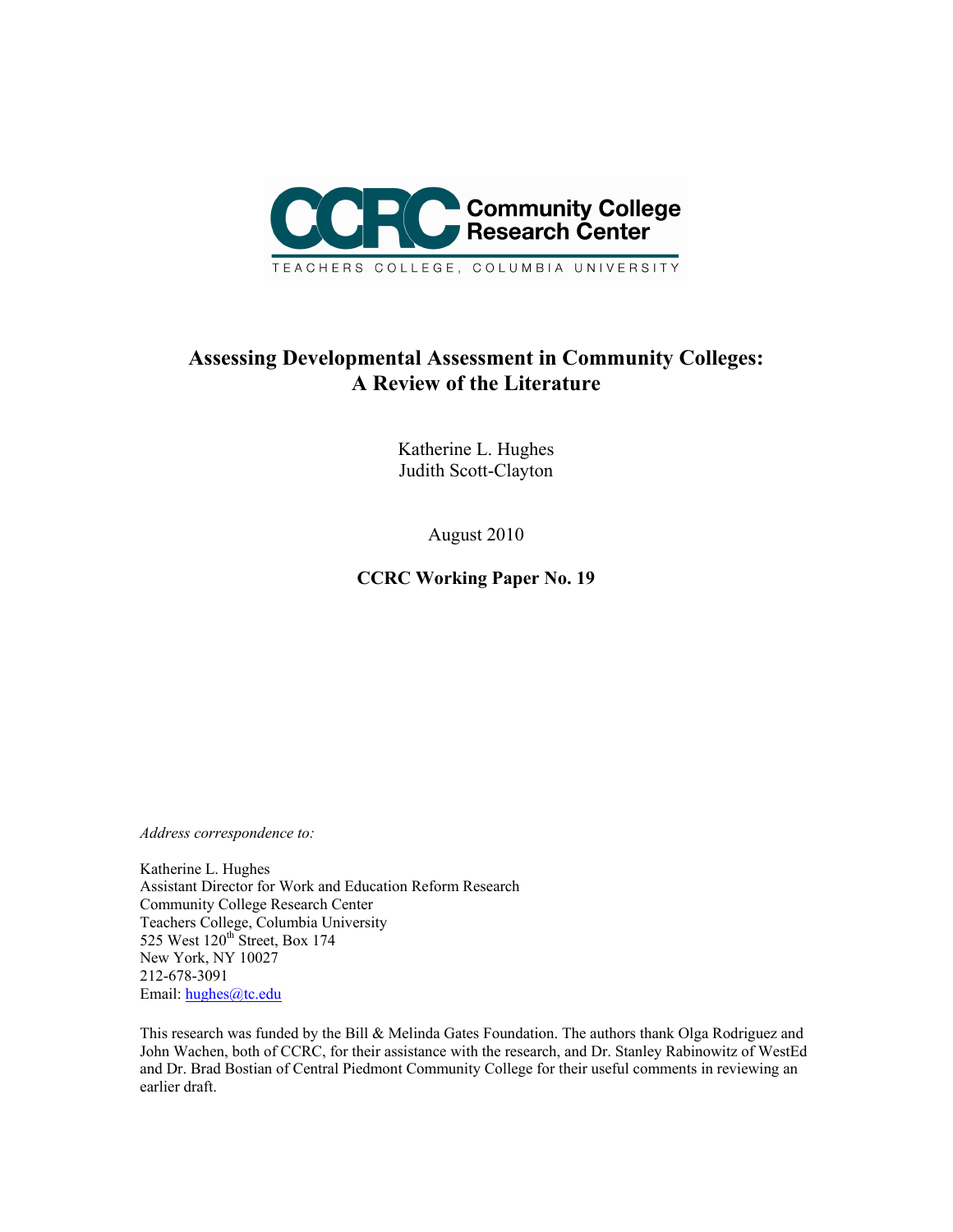#### **Abstract**

Placement exams are high-stakes assessments that determine many students' college trajectories. More than half of entering students at community colleges are placed into developmental education in at least one subject, based primarily on scores from these assessments, yet recent research fails to find evidence that placement into remediation improves student outcomes. While this has spurred debate about the content and delivery of remedial coursework, another possibility is that the assessment process itself may be broken. In this review of the literature on community college assessment policy, we argue that the debate about remediation policy is incomplete without a fuller understanding of the role of assessment. We then examine 1) the extent of consensus regarding the role of developmental assessment and how it is best implemented, 2) the validity of the most common assessments currently in use, and 3) emerging directions in assessment policy and practice. We conclude with a discussion of gaps in the literature and potential implications for policy and research.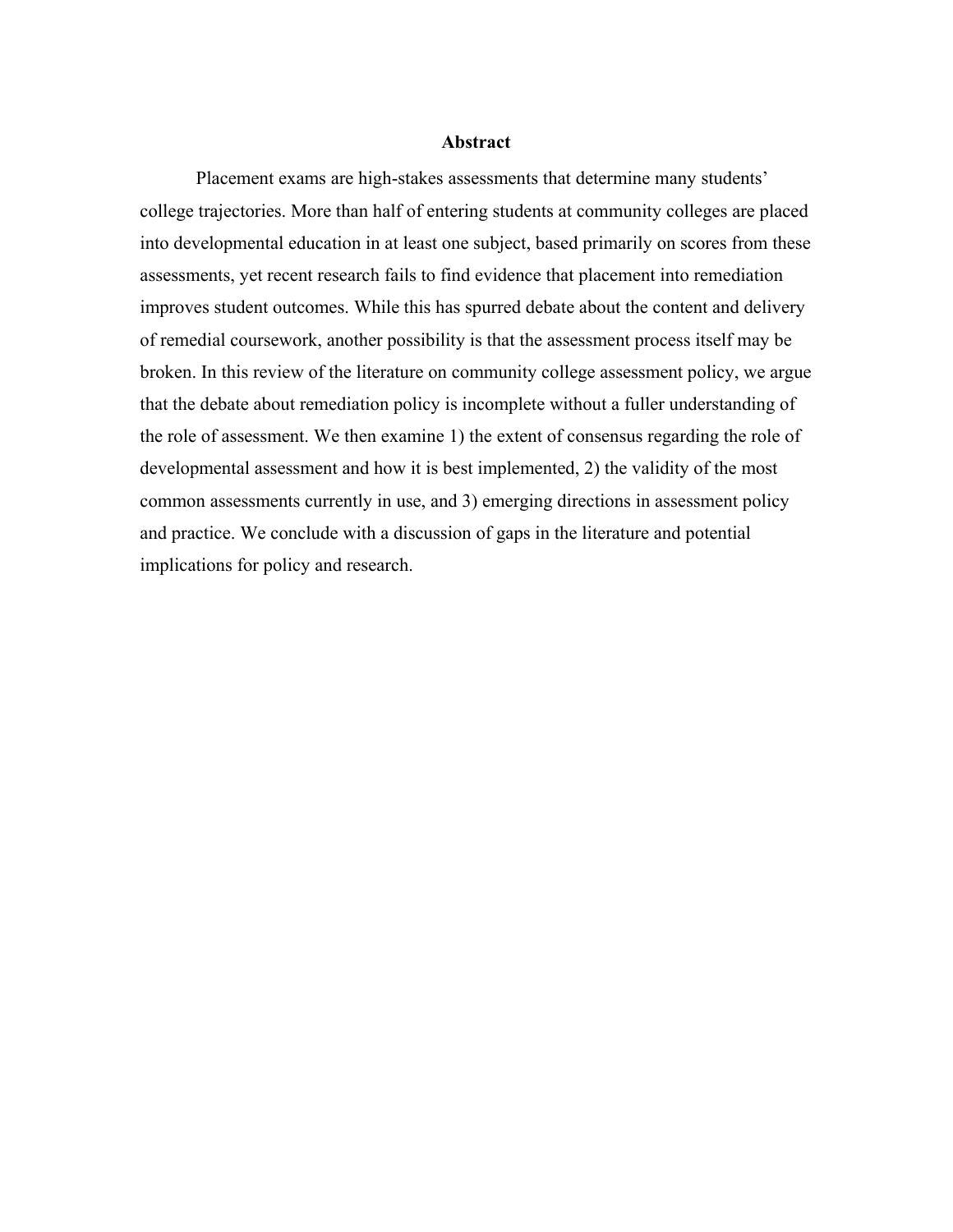# **Table of Contents**

| 29 |
|----|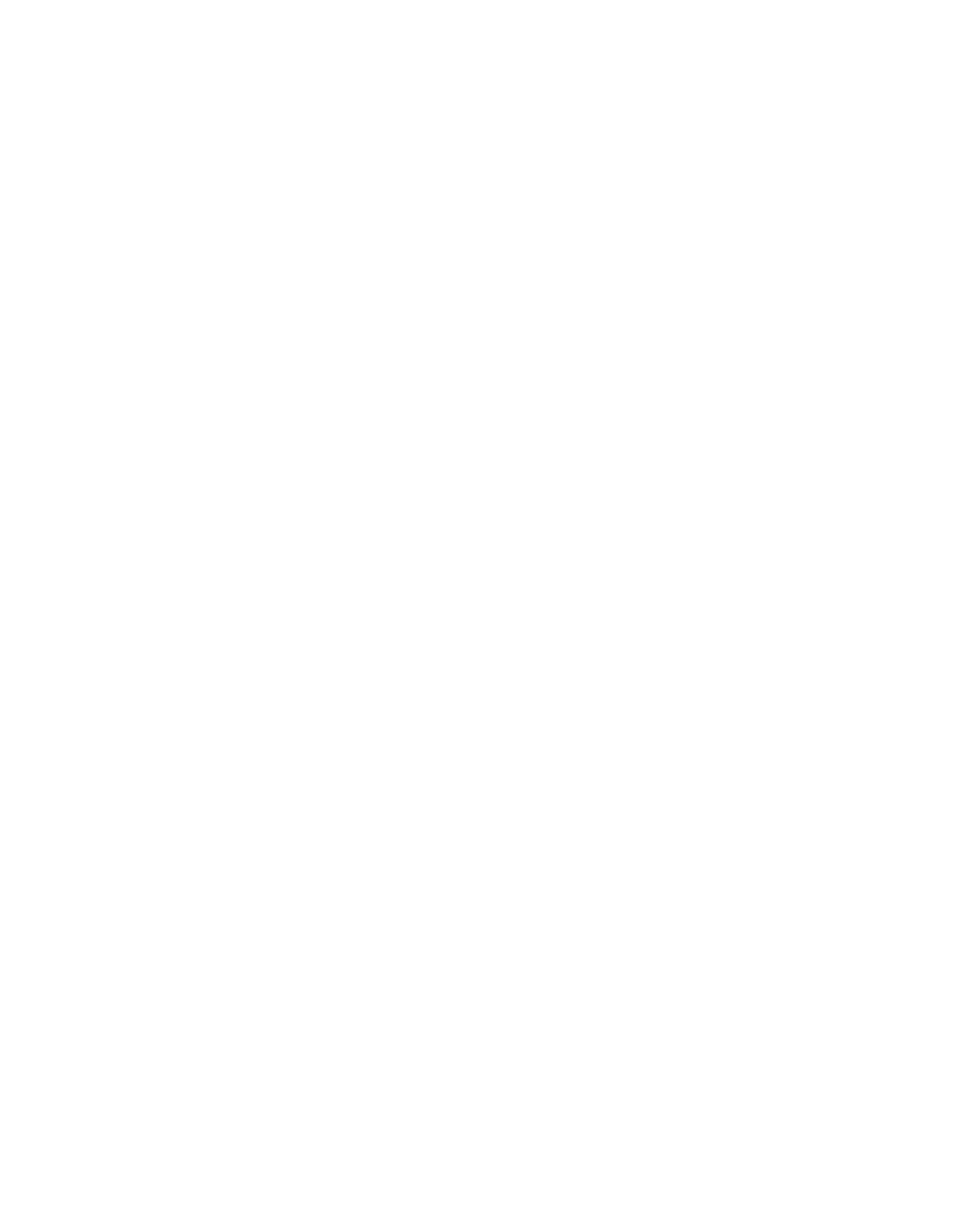## **1. Introduction**

For most entering community college students, an assessment center is one of the first places they will visit on campus to take exams testing their proficiency in math, reading, and sometimes writing. According to advice the College Board provides to such students, "You can not 'pass' or 'fail' the placement tests, but it is very important that you do your very best on these tests so that you will have an accurate measure of your academic skills."<sup>1</sup> While it is true that students receive numeric scores rather than passing or failing grades, 92 percent of two-year institutions use the resulting scores for placement into remedial education (Parsad, Lewis, & Greene, 2003).<sup>2</sup> Often, placement is determined solely on the basis of whether a score is above or below a certain cutoff. Thus, despite the College Board's reassuring language, placement exam scores are commonly used not merely as a measure of skills but rather as a high-stakes determinant of students' access to college-level courses.

For the majority of students at community colleges, the consequence of assessment is placement into developmental education.<sup>3</sup> More than half of community college students will eventually enroll in at least one remedial course, and many additional students are assigned to remediation but never enroll (Bailey, Jeong, & Cho, 2010; Bailey, 2009). Estimates of the annual cost of providing remedial instruction "range from about one billion dollars—roughly 1 percent of all public expenditures for postsecondary education (Phipps, 1998)—to three or more times this amount (Costrell, 1998)" (Noble, Schiel, and Sawyer, 2004, p. 300).<sup>4</sup> Students additionally face the opportunity costs of the extra time that remediation requires, potentially delaying their progress toward a credential.

 $<sup>1</sup>$  The College Board produces one of the most commonly used placement exams, the ACCUPLACER.</sup> http://www.collegeboard.com/student/testing/accuplacer/ 2

Some students at these schools, however, may be exempted on the basis of prior ACT, SAT or high school exit exam scores; students enrolled in non-credit or purely recreational courses may also be exempted.

<sup>&</sup>lt;sup>3</sup> We use the terms "remedial" and "developmental" interchangeably in this essay.

<sup>&</sup>lt;sup>4</sup> Only a small fraction of this amount, perhaps \$6 million per year, is spent on the direct costs of assessments (calculated by multiplying 1.2 million entering students by an average testing cost of about \$5 per student, not including administrative and physical resource costs). Susan Lewis of ACT, Inc., explained in a phone call (May 21, 2010) that the cost per test "unit" ranges from \$1.21 to \$1.66 per student depending on volume, and that the typical student takes 3.4 exam units.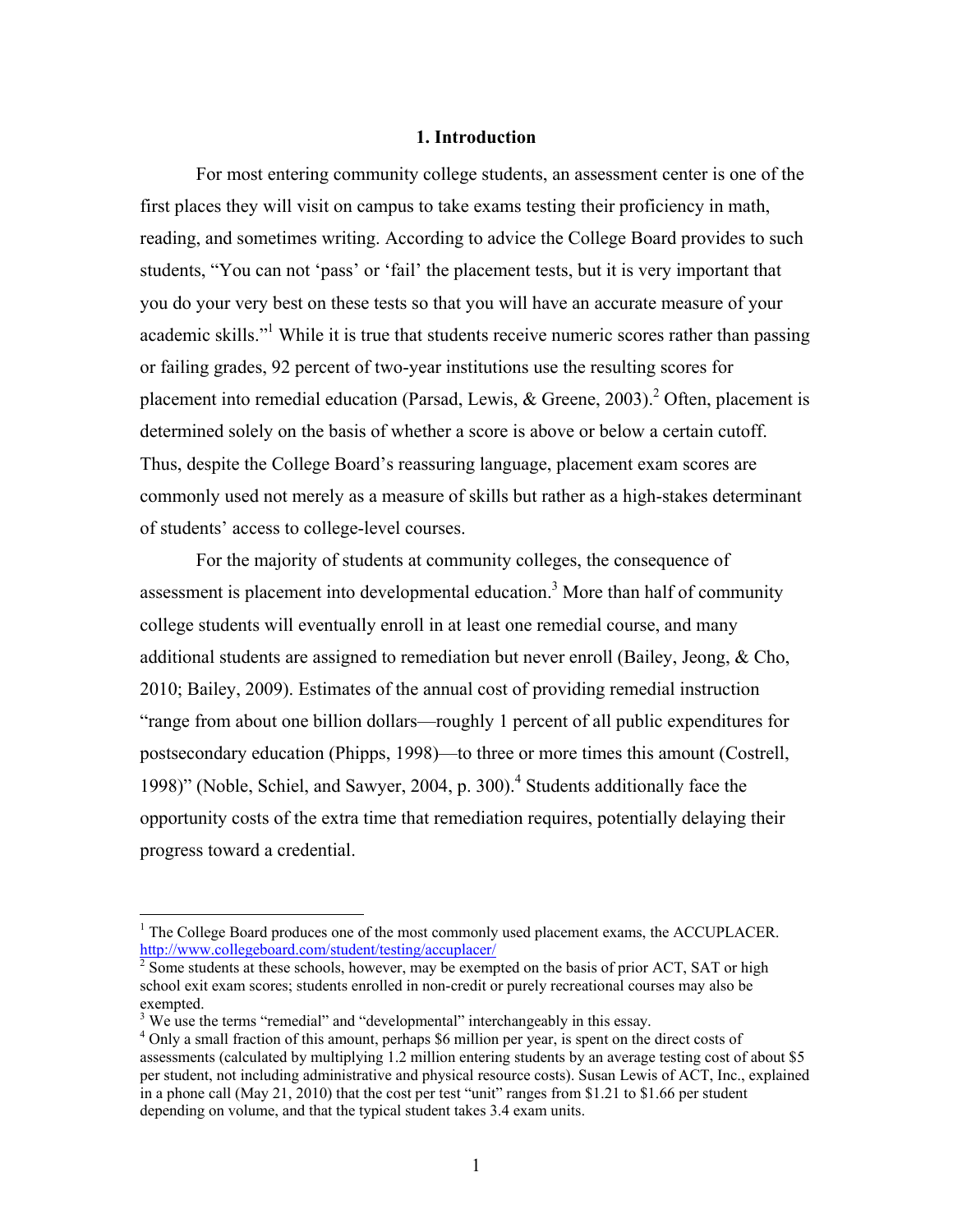Yet, despite the prevalence and high costs of remedial assessment and placement, the ultimate benefits of this process are unclear. A number of recent studies on remediation have employed sophisticated designs, such as regression discontinuity and instrumental variables approaches (described later in this review), and found mixed or negative results. While Bettinger and Long (2005, 2009) found positive effects of math remediation for younger students, studies by Calcagno and Long (2008) and Martorell and McFarlin (2009) using broader samples of students found no impact on most outcomes (including degree completion), with small mixed positive and negative effects on other outcomes.

Thus, students are assigned to remediation on the basis of assessments, but remediation is not clearly improving outcomes. This calls into question not only the effectiveness of remedial instruction but also the entire process by which students are assigned to remediation. An analogy can be made to a clinical trial in which individuals' medical history is assessed in order to help estimate their ability to benefit from a certain treatment. If the individuals selected for the treatment do not benefit, it could be because the treatment is universally ineffective, because the initial assessment inadequately predicts who is likely to benefit, or because the assessment does not provide enough information to accurately target variations of the treatment to different people. Similarly, if developmental education does not improve outcomes, is it because the "treatment" is broken per se or because the wrong students are being assigned to it? Or is some different or additional treatment required?

This review examines what we call the "actionable assessment" hypothesis: that colleges will have more success with students, both in developmental and college-level education, if assessments identify what students need to be successful in addition to identifying the level of skills and knowledge that they have at the time of the assessment. The role of assessment deserves attention in a broader discussion of developmental education reform, and we hope that this critical examination of the existing literature will help illuminate both what is known about the purpose and validity of current assessment strategies and what we still need to learn in order to design more effective policies.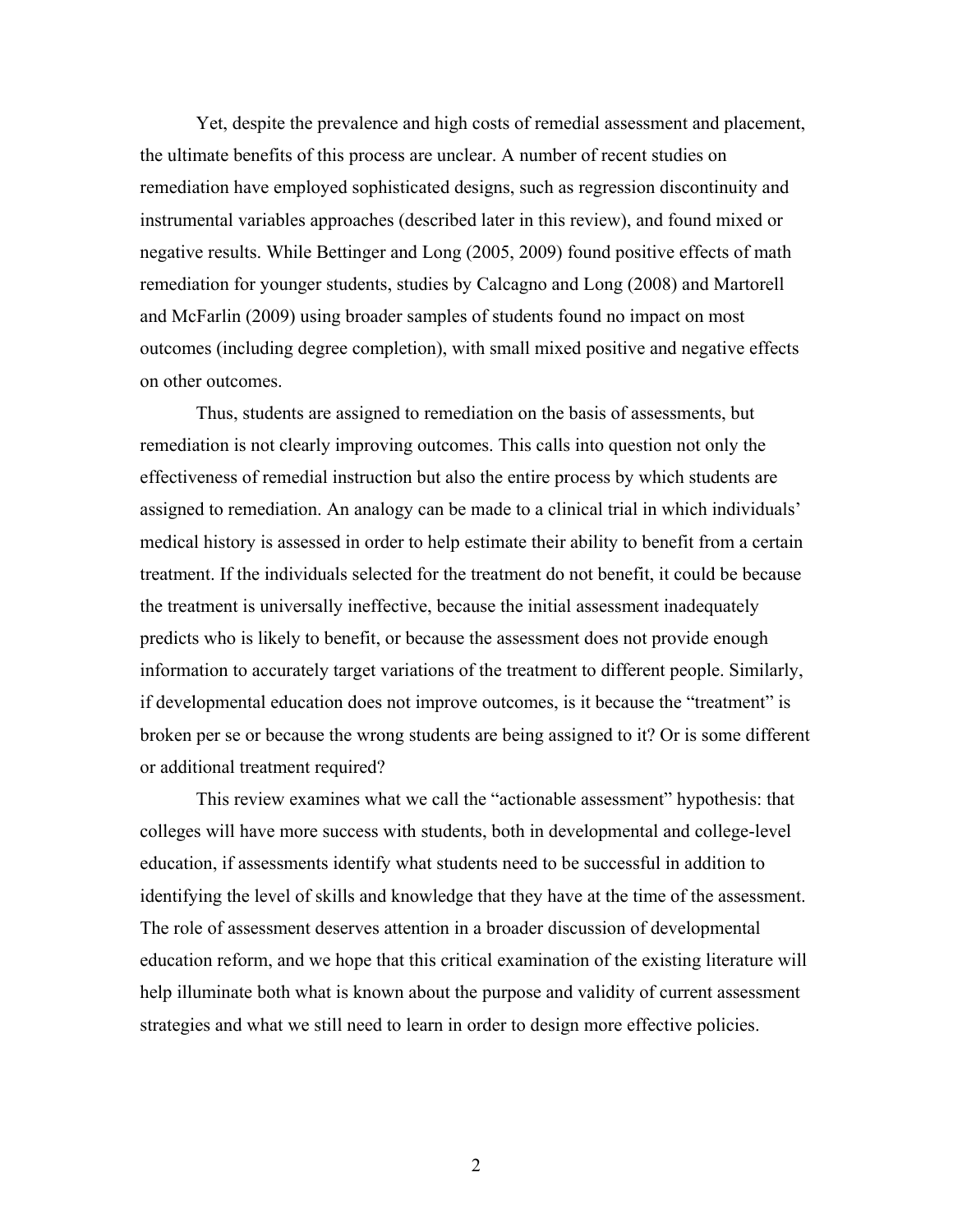### **1.1 Research Questions**

The primary questions we examine in this review are:

- 1) Is there consensus regarding the proper purpose and role of assessment in community colleges?
	- a. What are the historical, philosophical, and legal contexts surrounding contemporary assessment practices?
	- b. How is assessment policy implemented in practice?
- 2) Are the student assessments most commonly in use valid for the intended purpose?
	- a. Do the assessments currently in use sufficiently predict student outcomes?
	- b. Does the use of these assessments improve student outcomes?
- 3) Are there alternative models of assessment that may improve outcomes for underprepared students?
	- a. Are there alternative tools (e.g., diagnostic tools, non-cognitive assessments) that could supplement current assessment and placement procedures?
	- b. Are there alternative models that might be more effective (e.g., "individualized education plans")?

## **1.2 Research Methodology**

In addition to citation crawling from key articles of which we were already aware, we also searched ERIC, Academic Search Premier, Education Full Text, EconLit, JSTOR, Proquest Digital Dissertations, Google, Google Scholar, and the Teachers College Library for additional references spanning the years from 1990 to 2010. The main search descriptors were: assessment, ACT, COMPASS, ACCUPLACER, SAT, developmental education, remedial education, placement, and tracking. These descriptors were used in combination with the following terms: community college, postsecondary, high school, ESL, math, reading, writing, multiple measures, alternative assessment, voluntary, mandatory, effectiveness, and validation. Using these search methods we found thousands of references, which were screened by research assistants. Of these, 106 were found to directly address the research questions. Of these, 60 were initially rated to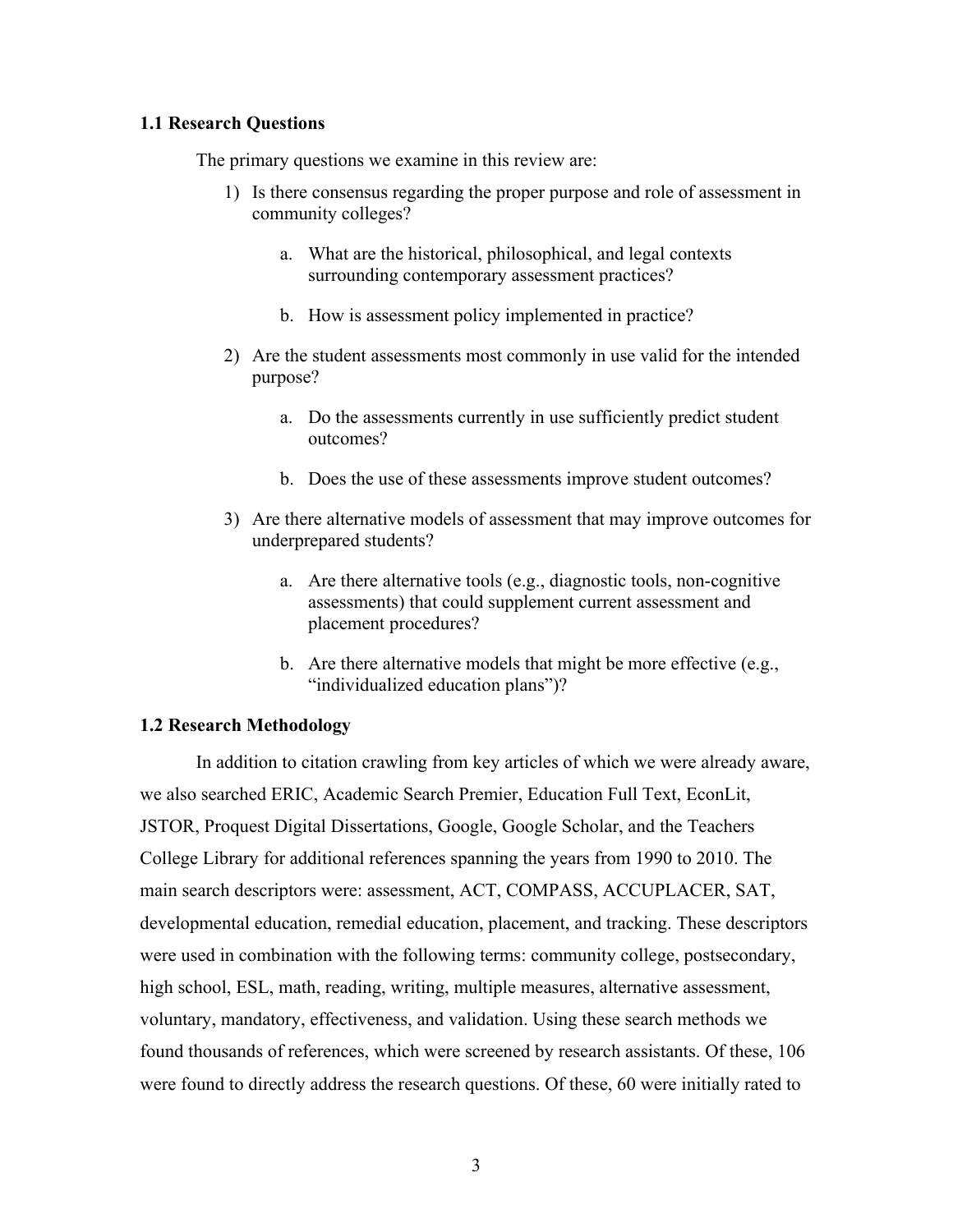be highly relevant, as defined by a usefulness rating of at least 2.5 on a scale of 1 to 3. These studies were read closely, and many were ultimately found to be of limited use due to questionable internal validity or narrow external validity (for example, small nonexperimental studies of school-specific assessments conducted by institutional research staff).

#### **2. Purpose and Role of Assessment: Is There Consensus?**

#### **2.1 Assessment and the Community College Open-Door Philosophy**

The purpose of assessment is to sort students into different levels of content and instruction. All higher education involves sorting. Students applying to elite and other four-year institutions are sorted *before* admission, as colleges accept or reject them according to their test scores and other criteria. Less-advantaged students are sorted *after* they arrive at open-access institutions. It is the latter students, and the testing and placement process used to sort them, that we are concerned with here.

There has been significant discussion and debate over whether assessment helps or harms incoming students, particularly disadvantaged and minority students. As Kingan and Alfred (1993) frame the controversy, assessment can be viewed as a means of tracking and "cooling out" students' college aspirations or as a means of facilitating students' persistence and success; there is support for both views. Students placed in developmental education, particularly at the bottom level, have low odds of eventually moving on to credit coursework. On the other hand, the national trend appears to be toward state standardization of assessment and enforcement of mandatory placement.

Historically, the pendulum has swung somewhat in terms of how strictly assessment and placement procedures have been imposed on students. Community colleges from their inception have been open-door institutions and so have always had to wrestle with the question of how to educate entering students who are unprepared for college-level coursework. From the institutional point of view, the dilemma is framed in terms of the necessity of maintaining academic standards—by controlling entry into college-level courses—in institutions that admit all students (Hadden, 2000). Maintaining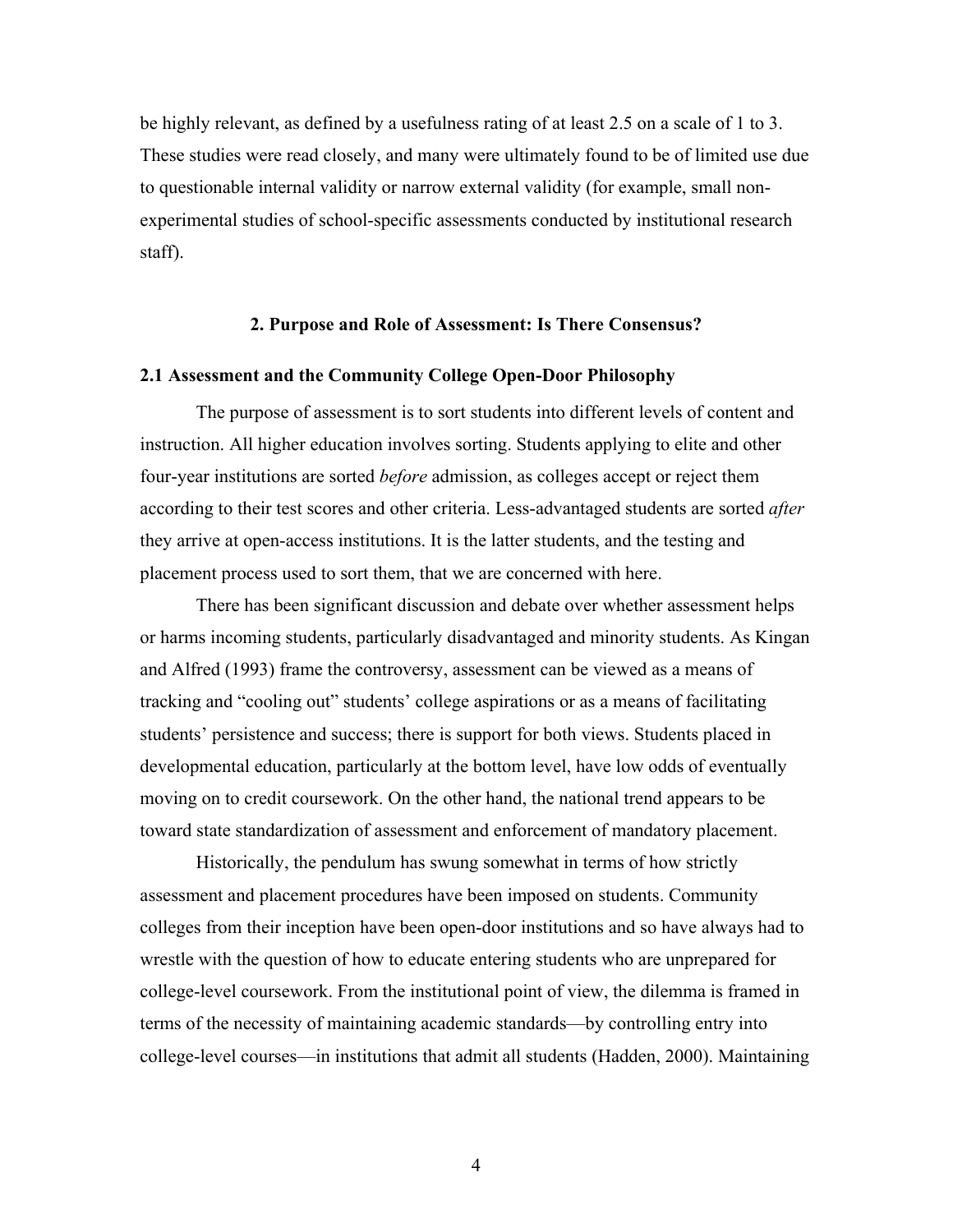standards is necessary to a college's legitimacy—that it is viewed rightfully as part of the postsecondary sector (Cohen & Brawer, 2008).

For a short period during the 1970s, the mandatory testing, placement, orientation, and course prerequisites that had held sway earlier began to be eroded. Proponents of the "student's right to fail" philosophy argued that community college students were adults who should have the freedom to make their own educational decisions, and that this freedom promoted responsibility (Rounds & Andersen, 1985; Zeitlin & Markus, 1996). But, by the end of the decade, these practices were reintroduced, prodded by both legislators and educators concerned with the costs of high failure and dropout rates (Cohen & Brawer; Rounds & Anderson, 1985).

Challenges were issued almost immediately, and the dilemma became a legal issue. In California, the Mexican American Legal Defense and Education Fund (MALDEF) filed a lawsuit on behalf of minority students who claimed they were excluded from courses solely on the basis of placement examinations. While the state's Matriculation Act of 1986 called for improved counseling services and the use of multiple measures in student placement, the use of test results to restrict course-taking was seen as widespread in the state. The lawsuit was dropped once the community college system chancellor pledged to issue a list of approved tests that were not ethnically or linguistically biased and to fund and enforce the multiple-measures criterion. MALDEF also challenged a state-developed test in Texas (the Texas Academic Skills Program, or TASP, test) as being biased against minority students (Kingan & Alfred, 1993).

Still, a review of this issue in the late 1990s (Fonte, 1997) concluded that the days of a "laissez-fare" approach to developmental education, in which remedial coursework is "voluntary and nondirective," were over. A widely cited compilation of best practices in developmental education states that mandatory assessment is "a critical initial step in developmental education" that "must be supported by mandatory placement" (Boylan, 2002, pp.35–36). And, a number of studies over the last decade and a half have found that community college faculty and administrators support mandatory assessment and placement (Berger, 1997; Hadden, 2000; Perin, 2006). Faculty are frustrated when students enroll in courses for which they are not academically prepared; in addition to the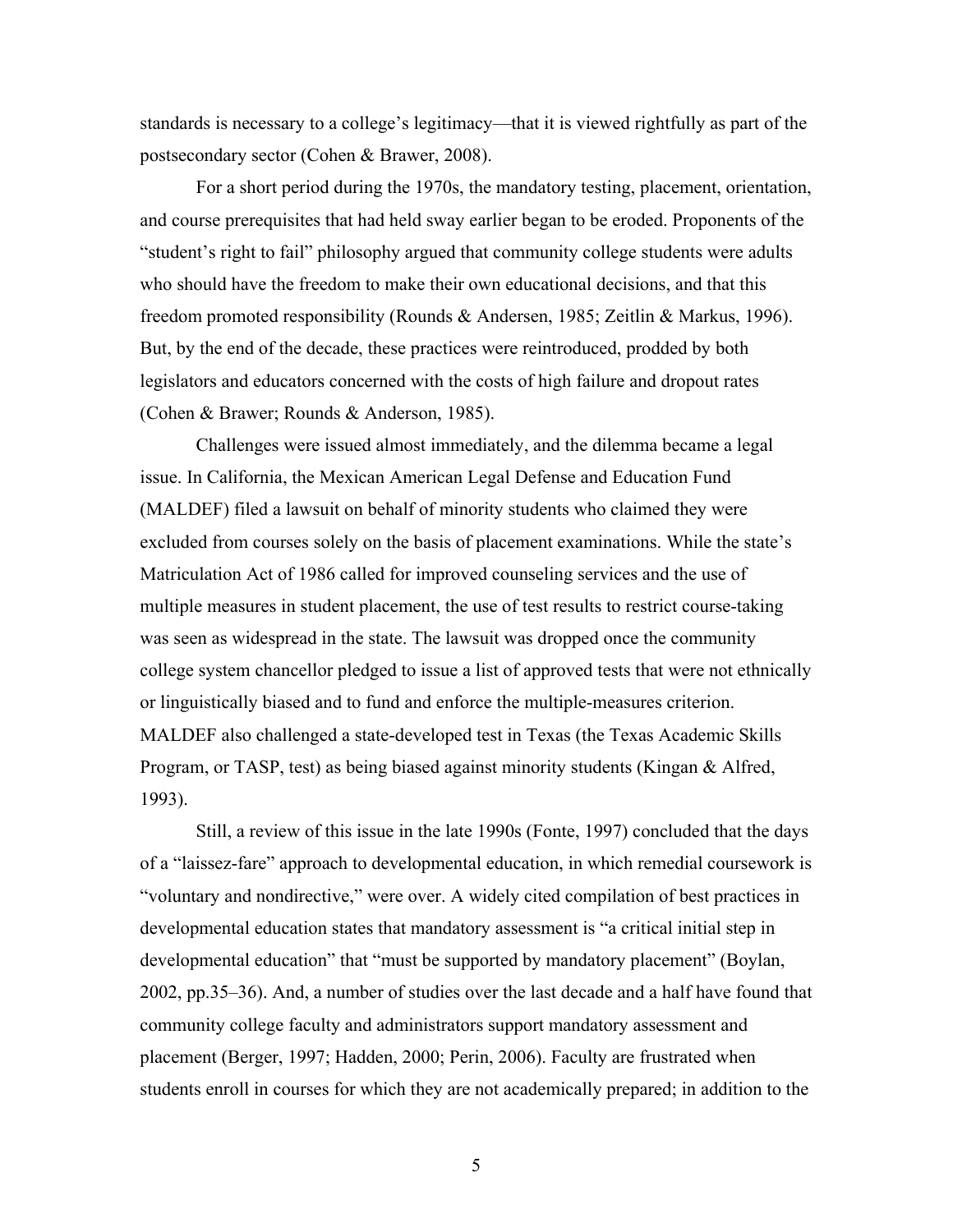resulting challenges for the students, instructors find it challenging to teach a wide range of skill levels within the classroom.

Students would prefer not to be in remediation (Perin, 2006), but if assessment and placement are to be imposed on all students, some observers have emphasized the importance of also providing support services (Kingan & Alfred, 1993; Fonte, 1997; Prince, 2005; Bailey, Jeong, & Cho, 2010). College advisors admit that many if not most students take placement tests without understanding their purpose or high-stakes nature (Safran & Visher, 2010). Interviews with community college students have found that they were unprepared for the content and format of the tests, that they were still confused about placement policies after taking the tests, and that many never met with a counselor to discuss their results and subsequent course-taking options (Nodine, Bracco, & Venezia, 2010; Behringer, 2008).

#### **2.2 Current Assessment and Placement Policies**

The brief historical review above demonstrates support among policymakers and educators for an assessment and placement process that places students in courses for which they have the skills to succeed. In the last decade, the debate has evolved to focus on whether institutions can best make these determinations themselves or if the process should be dictated by the state. Arguments for state-standardized assessment and placement policies are that they can ensure that students are prepared for college-credit courses; that they can establish a common definition of academic proficiency, helping to align secondary and postsecondary academic requirements and expectations; that they can help states measure performance across different colleges and track remedial program effectiveness; and that they facilitate transfer between colleges (Prince, 2005). Counterarguments cite the importance of institutional autonomy and particularly of institutional freedom to set policies and practices that take into account the particular needs of colleges' local populations. In addition, given the discomfort with placement determination based on a single test score, it seems necessary to preserve some institutional flexibility in placement.

Perin's categorization of variation in assessment and placement policy is useful in examining this issue across the states. Perin's five categories are: mandatory versus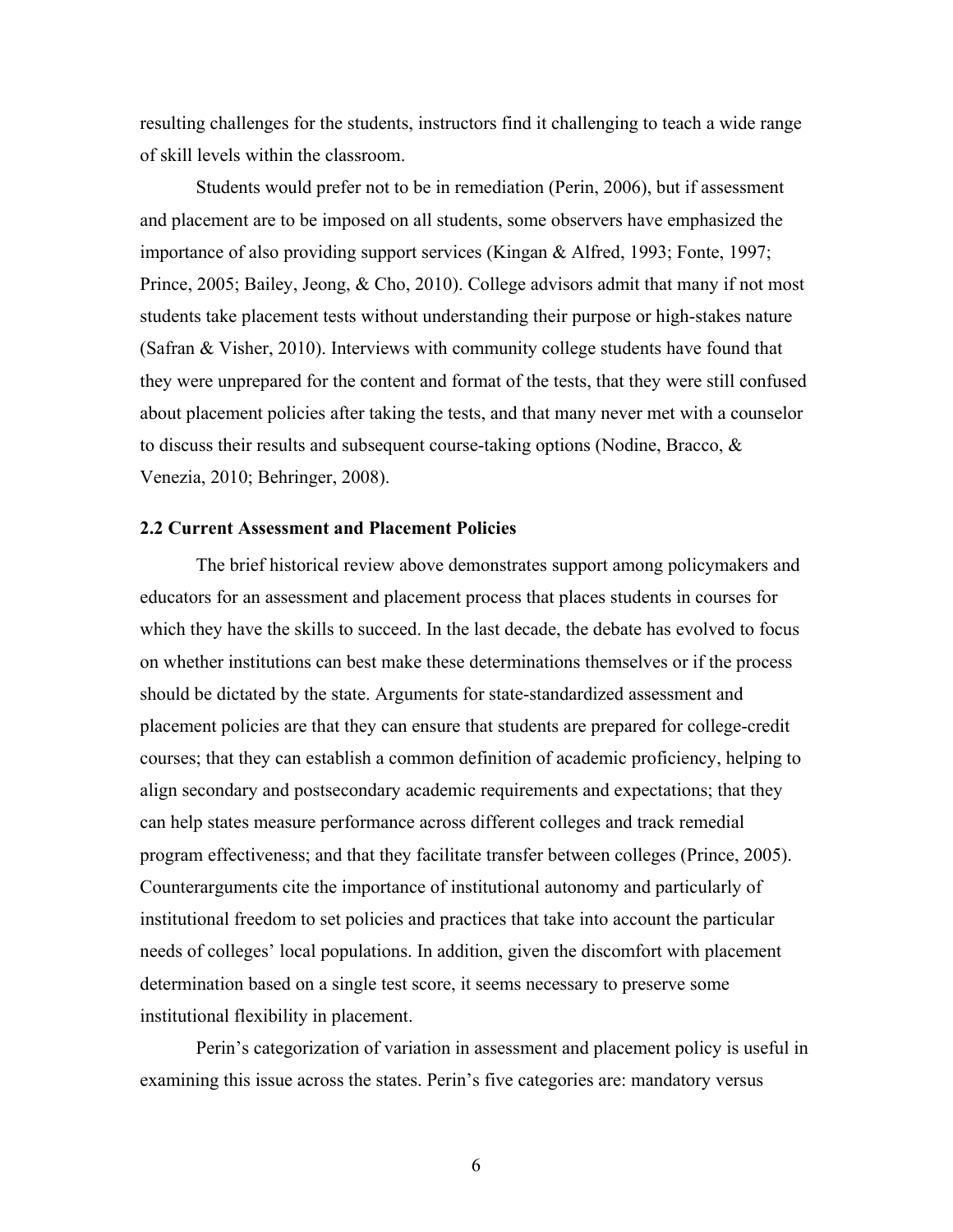voluntary assessment, type of assessment measure, whether assessment cutoff scores are set by the state or institution, mandatory versus voluntary placement, and timing of remediation (2006). The last category refers to whether placement into remediation includes a timing requirement, or, as Perin explains, whether developmental education is "a graduation requirement rather than an entry condition" (p. 364). While Perin's study included only six states (California, Florida, Illinois, New York, Texas, and Washington), she found considerable variation across them. In particular, she found that: 1) five of the six states mandated assessment, and in the state that did not, the institutions mandated assessments themselves; 2) a wide variety of assessment instruments were used, and in three states the instrument was determined according to state policy; 3) of those three states, two determined the cut scores to be used; 4) remedial placement was required in only four states; and 5) only one state had policy on the timing of remediation, but the individual institutions all had practices that influenced timing. Some of the state mandates were found to be softened in practice.

Several other studies have examined assessment and placement policies across a number of states (Shults, 2000; Jenkins & Boswell, 2002; Prince, 2005; Collins, 2008). The most recent survey of all 50 states is the 2008 report of the National Center for Higher Education Management Systems Transitions Study (Ewell, Boeke, & Zis, 2008). The study asked state-level informants about policies that are intended to improve student transitions through secondary and postsecondary education. One set of questions asked whether the state had a statewide policy on placement, whether a specified set of placement tests is recommended or required, and whether the state sets the cutoff scores for placement.

Ewell and his colleagues found that seventeen states have a statewide policy governing college placement for all public institutions, with three additional states reporting that such a policy is in place for community colleges only. Fourteen states use a common set of placement tests, with an additional state requiring common tests only in its community colleges. Twelve states determine cutoff scores at the state level, with one additional state mandating specified cutoff scores for community colleges only. The report concludes that the trend is toward more state standardization of assessment and placement.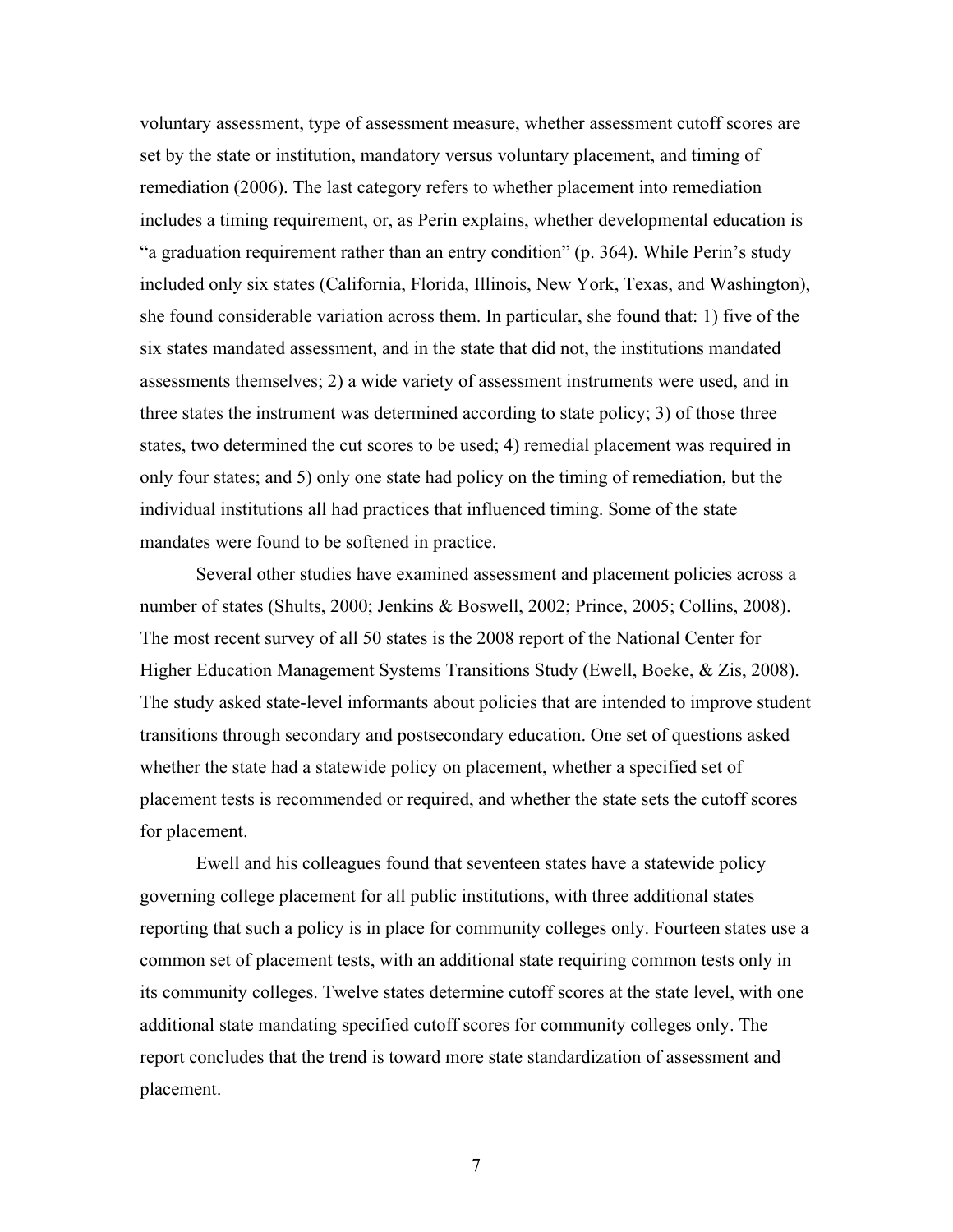Indeed, a number of states are actively conducting research to inform consideration of policy change. In 2007, a Task Force on Assessment was established in California to inform statewide discussions on implementing uniform assessment procedures for the 109 community colleges. A survey of the community colleges found that fewer tests were being used than commonly believed; it appears that institutions are moving in the direction of uniformity themselves. Collins (2008) summarizes placement policy deliberations and decisions in Virginia, Connecticut, and North Carolina, noting that there are growing internal and external pressures on states to devise "a coherent placement assessment policy framework" (p. 4). Internal pressures include inconsistent entrance standards, alarmingly low student success rates, and unclear course sequences. External pressures come from the national conversations on aligning secondary and postsecondary standards as well as from policymakers' concerns about the costs of such high rates of remediation. For example, a recent joint report from the National Center for Public Policy and Higher Education (NCPPHE) and the Southern Regional Education Board (SREB) recommends "statewide adoption of common assessment practices across broad-access colleges and universities" rather than allowing each school to set its own standards (Shulock, 2010, p. 9).

Centralized policies, while imposing consistency, may have unintended negative consequences. For one, centrally determined cutoff scores may not appropriately place students within sequences of courses that are institution-specific and faculty-developed. The movement to standardize placement testing policies does not appear to be linked with a movement to standardize the curricular content of the courses into which students are placed, which would seem to go hand-in-hand with standardizing exams and cutoff scores. Centralized policies can also negatively impact a state's bottom line. Connecticut's imposition of statewide cutoff scores resulted in an increase in the number of remedial students, which would increase costs to the students and the state.

The implication of this recent policy activity at the state level is that uncertainty underlies current policies and practices—uncertainty about whether the tests or cutoff scores being used are the appropriate ones. While there remains a great deal of variation—within and between states—in how assessment is done, there is a virtual consensus that it must be done, and the trend is toward increasing state standardization.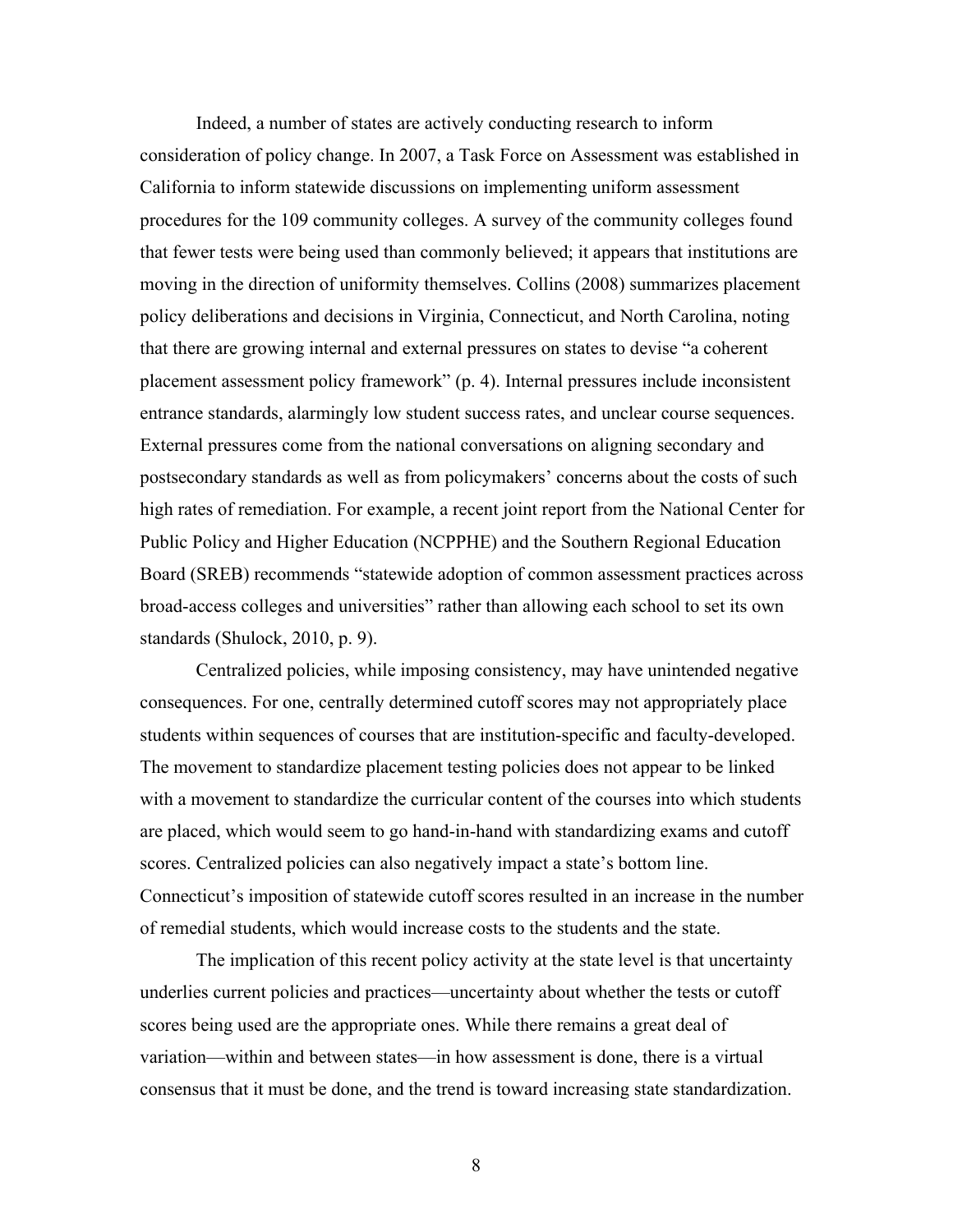While standardization of a fundamentally effective strategy may improve student outcomes, standardization of an ineffective strategy may worsen the situation. This raises the questions addressed in the next section: given the assessment strategies in common use, how can we determine whether one test or strategy works better than another, and what evidence is available about this?

#### **3. Validity of Assessments for Developmental Placement**

Validation involves the evaluation of the proposed interpretations and uses of measurements. … It is not the test that is validated and it is not the test scores that are validated. It is the claims and decisions based on the test results that are validated. (Kane, 2006, pp. 59–60)

#### **3.1 Commonly Used Placement Exams**

The use of placement exams is nearly universal in community colleges. Parsad, Lewis, and Greene (2003) found that 92 percent of two-year institutions use placement exam scores for placement into remedial education. Two exams dominate the market: the ACCUPLACER®, developed by the College Board, is used at 62 percent of community colleges, and the COMPASS®, developed by ACT, Inc., is used at 46 percent (Primary Research Group, 2008; note that these percentages are not mutually exclusive, as some schools may "mix and match" depending on the test subject).

The ACCUPLACER suite includes a written essay exam as well as computeradaptive tests in five areas: sentence skills (20 questions), reading comprehension (20 questions), arithmetic (17 questions), elementary algebra (12 questions), and collegelevel math (20 questions). The College Board also offers ACCUPLACER ESL® and ESL essay exams to assess the English skills of those for whom English is a second language. The tests are not timed, but on average each test takes about 30 minutes to complete (College Board, 2007, p. 2). Similarly, the COMPASS offers a writing essay as well as untimed computer-adaptive exams in reading, writing skills, mathematics, and ESL. Taken together, the COMPASS reading, writing, and math exams typically take about 1.5 to 2 hours to complete. Both ACCUPLACER and COMPASS offer schools the option of including supplementary background questions to collect information such as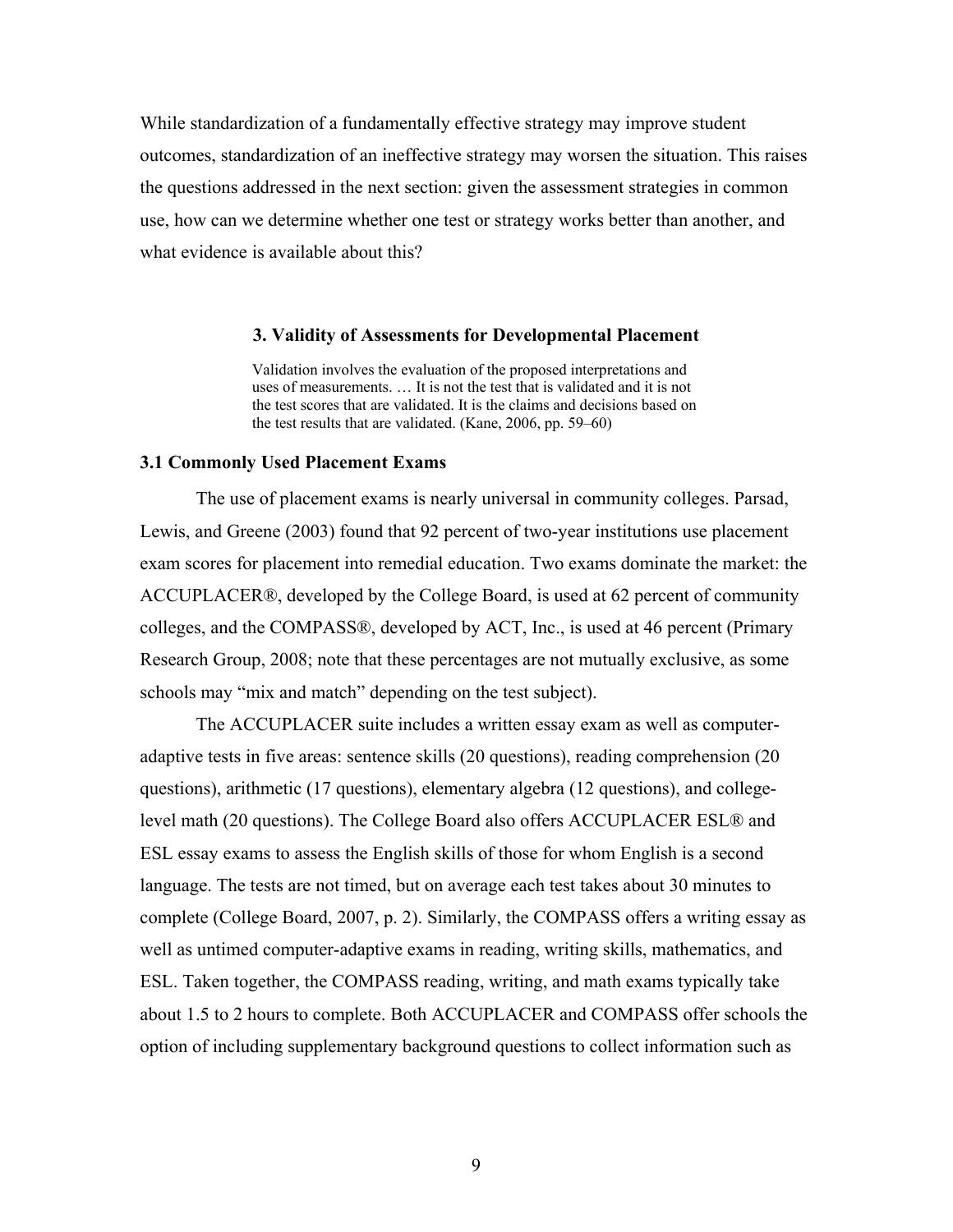whether English is the student's first language, whether the student studied algebra in high school, and years since the student's last math class.

Manuals published by each vendor (College Board, 2003; ACT, Inc., 2006) provide psychometric evidence of test reliability and validity, as well as text descriptions of how different score ranges may be interpreted. Yet both vendors emphasize the importance of performing local validation, preferably every five to seven years, or more frequently if there are changes in course content, exam content, or incoming students' characteristics (Morgan & Michaelides [College Board], 2005, p. 11). Both vendors offer support services to schools interested in conducting their own analyses. In addition, both vendors suggest that placement decisions may work best when multiple measures are used, not test scores alone. $5$ 

While these are the most commonly used tests, several states also have worked with testing companies to develop their own exams. For example, Florida uses an adaptation of the ACCUPLACER known as the CPT (CPT Cut Score Committee, 2006), while Texas worked with Pearson Education, Inc., to develop the TASP (Pearson Education, Inc., 2008).

#### **3.2 What Makes an Assessment Valid?**

In the most recent edition of the *Standards for Educational and Psychological Testing*, published by the American Educational Research Association (AERA), the American Psychological Association (APA), and the National Council on Measurement in Education (NCME), validity is defined as "the degree to which evidence and theory support the interpretations of test scores entailed by proposed uses of tests. … It is the interpretation of test scores *required by proposed uses* that are evaluated, not the test itself" (1999, p. 9; as cited in Brennan, 2006, p. 2; italics added). This definition and the quotation at the beginning of this section reflect the emphasis in modern validation theory

 5 ACCUPLACER materials emphasize this point, while COMPASS materials merely describe how complementary measures can be collected. For example, the ACCUPLACER manual states: "Also, it should be noted that placement decisions are most accurate when multiple measures are used. When possible, ACCUPLACER scores should be used in conjunction with other available data on student performance" (College Board, 2003, p. A-2). The COMPASS manual states, "To complement the information gathered by the placement-assessment measures described above, the COMPASS system also has available an Educational Planning Form to use in learning more about the student's educational background, needs, plans, and goals" (ACT, Inc., 2006, p. 2).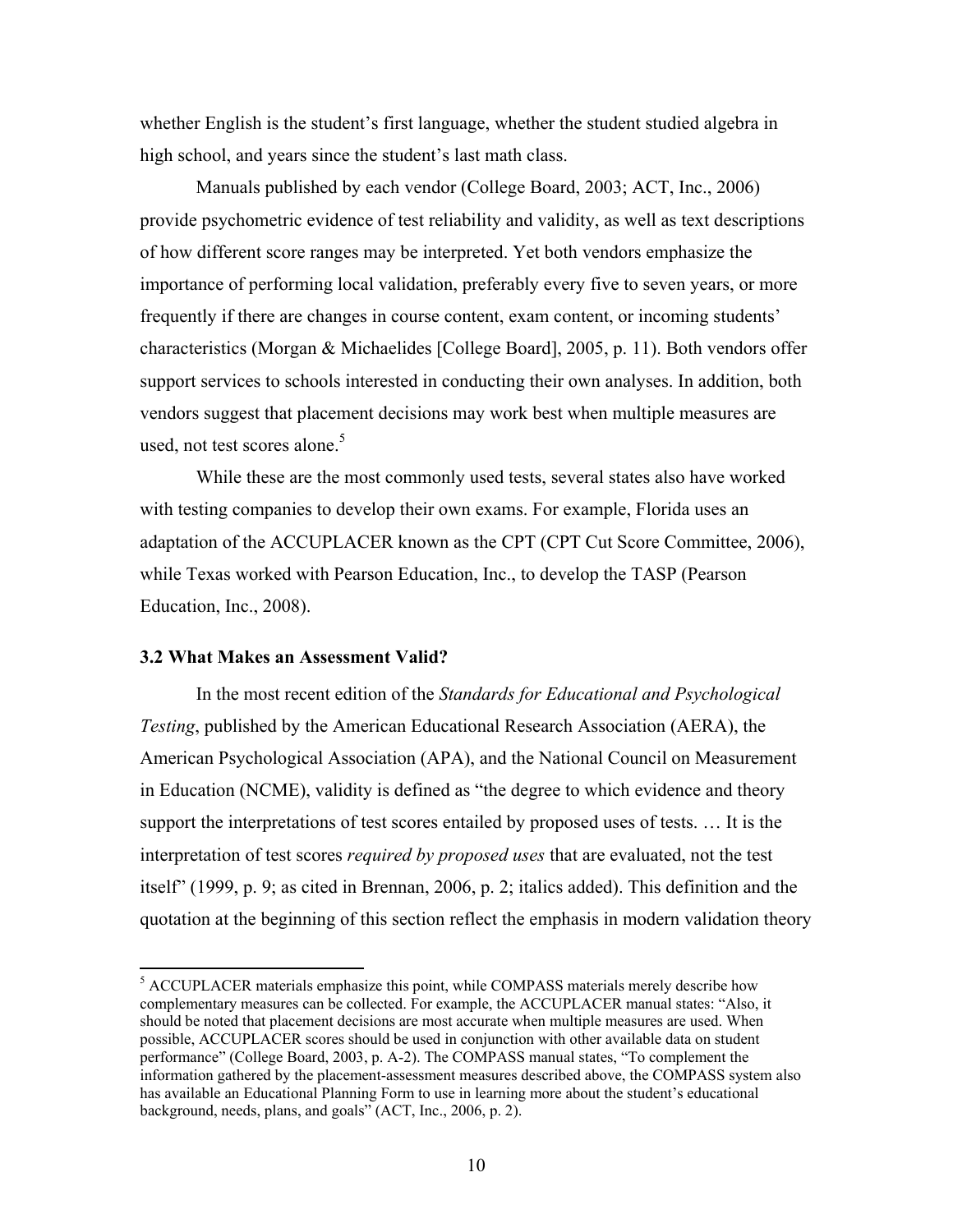on arguments, decisions, and consequences rather than the mere correspondence of test scores to outcomes (criteria) of interest (see, e.g., Brennan, 2006, pp. 2–3, 8–9). This is what Kane (1992) calls an "argument-based approach" to validity.

The reference manuals for both major tests follow this approach and identify some of the key assumptions underpinning the validity argument for the use of test scores for course placement. The ACCUPLACER manual explains:

> Although this validation framework acknowledges that validity can never be established absolutely, it requires evidence that (a) the test measures what it claims to measure, (b) the test scores display adequate reliability, and (c) test scores display relationships with other variables in a manner congruent with its predicted properties. (College Board, 2003, p. A-62)

Similarly, the COMPASS manual states:

Each particular use of test scores needs to be justified by an argument for validity. … The elements of the validity argument supporting this use include the following:

- The COMPASS tests measure the skills and knowledge students need to succeed in specific courses.
- Students who have the skills and knowledge necessary to succeed in specific courses are likely to perform satisfactorily on the COMPASS tests, and students without those skills are not.
- Higher levels of proficiency on the COMPASS tests are related to higher levels of satisfactory performance in the course.

If course placement is a valid use of these tests, then a significant, positive statistical relationship between COMPASS test scores and course grades would be expected. (ACT, Inc., 2006, p. 100)

Both passages suggest that the above elements are *necessary* to demonstrate validity but are careful not to claim they are *sufficient* to demonstrate validity.<sup>6</sup> The ACCUPLACER manual directly states the limited nature of its own validity evidence:

> In addition, it should be noted that although test developers must provide evidence to support the validity of the

 6 Richard Sawyer of ACT, Inc., has written that "accurately classifying students … is necessary, but not sufficient, for a placement system as a whole to be effective" (1996, p. 272).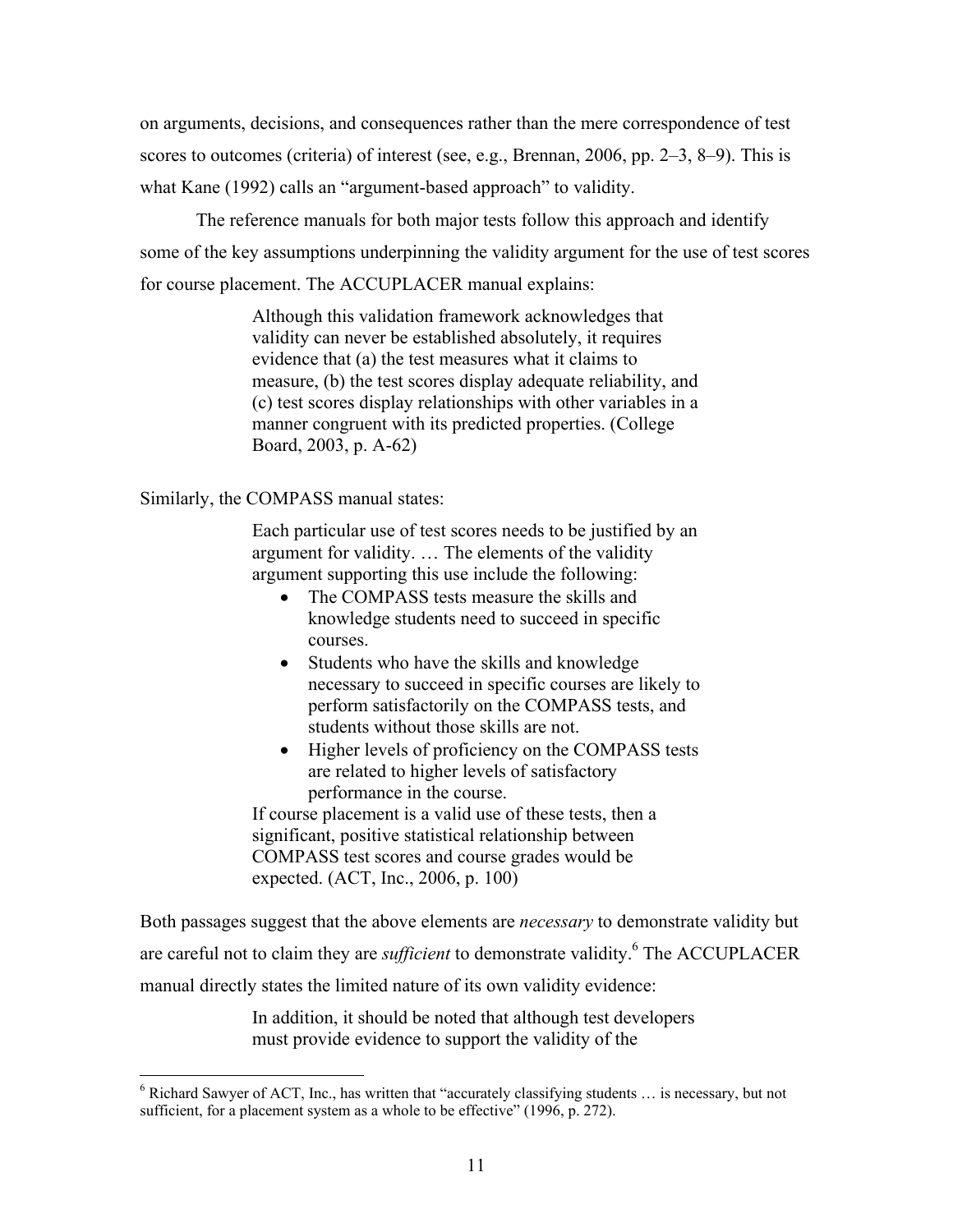interpretations that are likely to be made from test scores, ultimately, it is the responsibility of the users of a test to evaluate this evidence to ensure the test is appropriate for the purpose(s) for which it is being used. (College Board, 2003, p. A-62)

What else is required to demonstrate validity? Sawyer and Schiel (2000) of ACT, Inc., explain that for a remedial course placement system to be valid, one must show not only that test scores are predictive of success along the desired dimension but also that "the remedial course is effective in teaching students the required knowledge and skills" (p. 4). Yet, a persistent fallacy in validity arguments is the idea that test validity can be evaluated without respect to the consequences of how test scores are used, and it would be easy for a consumer of the test manuals to make this mistake. Kane (2006) refers to this fallacy as "begging the question of consequences" and provides this example (based on Cronbach & Snow, 1977):

> Assume, for example, that a test is an excellent predictor of performance in two treatment options, A and B, but that … everyone does uniformly better in treatment A than in treatment B. In this case the test scores are not in themselves at all useful for placement decisions; the optimal policy is to assign everyone to treatment A. The validity of the interpretation [of the test score] as a predictor of performance in the two treatment options does not support the validity of the proposed placement decisions. (p. 57)

This example could very well describe the context of developmental assessment (except that if "college-level coursework" is considered as treatment A, it is not that students do uniformly better when assigned directly to college level but rather that they often do no worse). Simply confirming that a placement exam predicts performance in college-level math does not, on its own, imply that students with low scores should be assigned to remedial math. Although it may be beyond the domain of test developers, an important component of the validity argument is whether students with particular scores are likely to do better under one course assignment than another. This component, often overlooked in practice, is central to the "actionable assessment" hypothesis—the idea that effective assessments should identify not just who is struggling but also who is likely to benefit from a given treatment. This also makes clear why evaluations of the impact of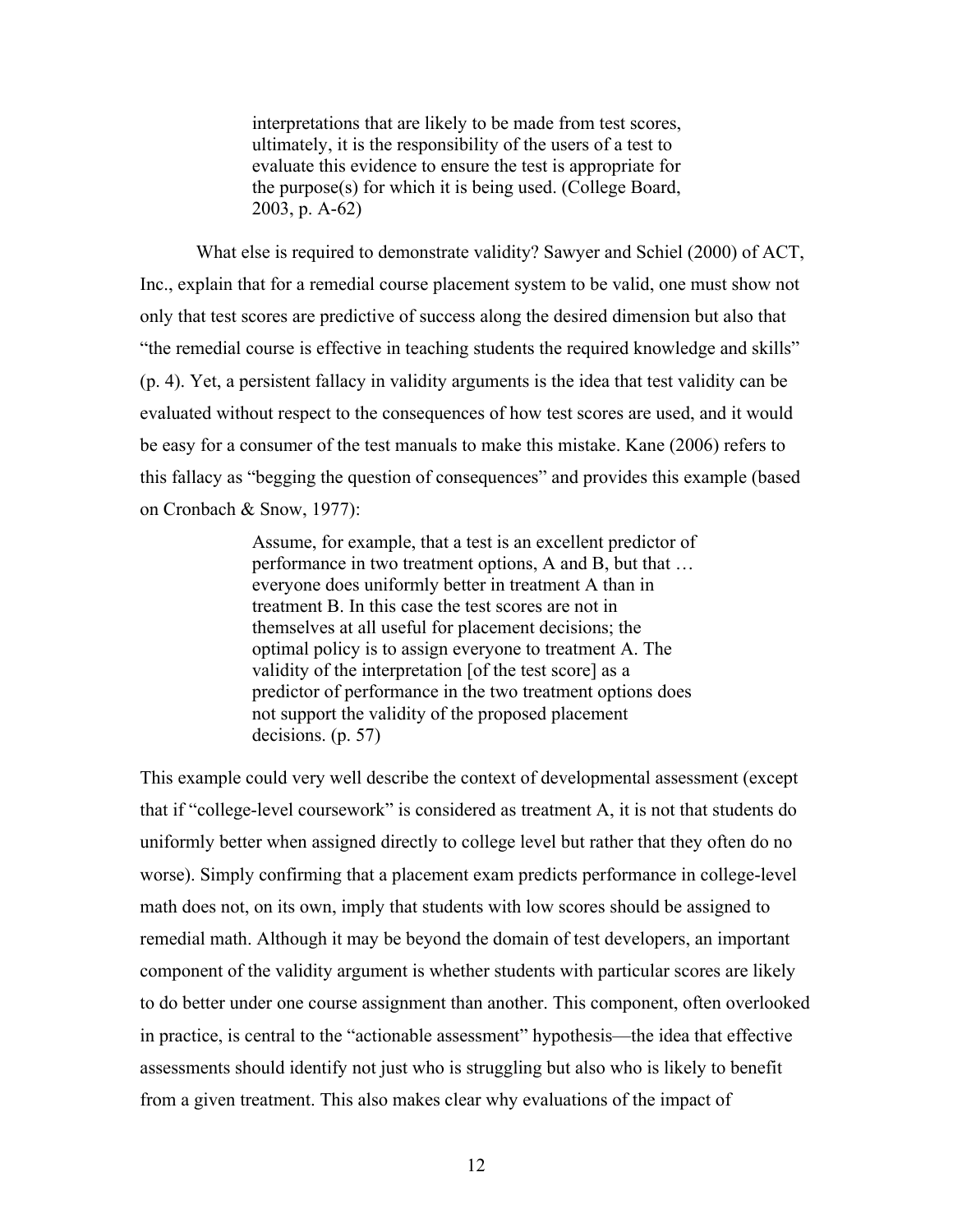remediation (or other support services provided on the basis of test scores) are critical to the overall validity of a placement testing system.

#### **3.3 Evidence**

**Do placement tests predict future performance?** The traditional method of measuring predictive validity relies on correlation coefficients, where a coefficient of zero indicates no relationship between the test and the relevant outcome and a coefficient of one indicates perfect predictive power. For example, both Armstrong's (2000) study of an unnamed placement exam in use at three community colleges in California and Klein and Edelen's (2000) study of CUNY's since-abandoned Freshman Skills Assessment Test rely on correlation coefficients to measure predictive validity.

But correlation coefficients can be insufficiently informative or, even worse, misleading. As the COMPASS manual explains, correlations between math test scores and (for example) grades in college-level math are generally computed only for those students who place into college-level math, and even if (or indeed, especially if) the test identifies the students most likely to succeed, this restriction of the range of variation may decrease the correlation coefficients (ACT, Inc., 2006, p. 101). Moreover, there is no obvious or absolute standard for how large a correlation coefficient should be to be considered sufficiently predictive.

Both ACCUPLACER and COMPASS compute measures of "placement accuracy rates," as advocated by Sawyer (1996).<sup>7</sup> Acknowledging that no placement rule can avoid making some mistakes—some students who could have succeeded in the college-level course will be placed into remediation, while some students who cannot succeed at the college level will be placed there anyway—this procedure quantifies what percent of students are accurately placed into remediation or college-level courses under a given placement rule.

The first step in computing these rates is to define a measure of success, such as earning a grade of B or higher in college-level math. Next, logistic regression is used to estimate the relationship between test scores and the probability of success for those students who score high enough to place into the college-level course. Third, this

<sup>&</sup>lt;sup>7</sup> Note, however, that the ACCUPLACER studies place far more emphasis on traditional measures of correlation coefficients.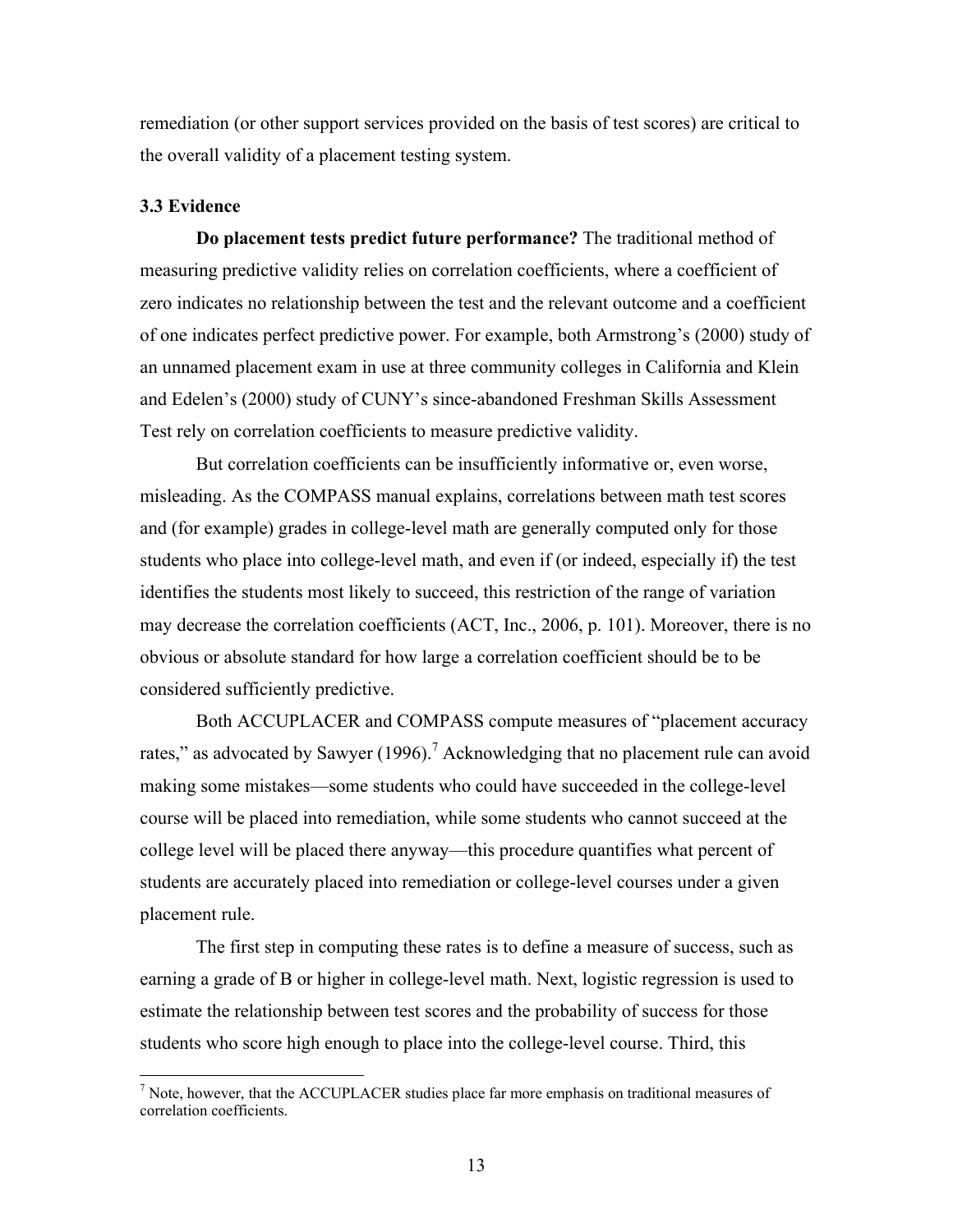relationship is extrapolated to students scoring below the cutoff. $8$  Finally, for different placement rules (which may involve only a test score or may involve multiple measures), the placement accuracy rate is calculated as the sum of "true positives"—students who are placed at the college level and likely to succeed there—and "true negatives" students who are not likely to succeed at the college level and placed into remediation.<sup>9</sup>

A summary of the evidence on placement accuracy rates for the two major testing services is provided in Table 1, based on a meta-analysis by ACT, Inc., (2006) for the COMPASS and a meta-analysis by Mattern and Packman (2009) of the College Board for the ACCUPLACER. Only results for analyses based on at least 10 schools are shown in the table. The COMPASS studies are broken out by specific target courses (that is, the courses students would be assigned to based on a passing score), while the ACCUPLACER studies are aggregated across multiple target courses linked to each exam. Both meta-analyses evaluate accuracy rates under two definitions of success: earning a B or higher in the target course and earning a C or higher. With a B-or-higher criterion, placement accuracy rates range from 60 to 72 percent for the COMPASS exams and 59 to 66 for the ACCUPLACER exams. With a C-or-higher criterion, placement accuracy rates range from 63 to 72 percent for the COMPASS and 73 to 84 percent for the ACCUPLACER.

The ACT, Inc., (2006) analysis also indicates the typical increase in accuracy rates that results from using the test for placement (compared with assigning all students to the standard-level course). This is a means of evaluating incremental validity, or how much prediction is improved by using the test. Interestingly, results indicate substantial increases in accuracy rates under the B-or-higher criterion but generally small increases in accuracy rates under the C-or-higher criterion for the COMPASS (except for placement into college algebra, test use with the C-or-higher criterion increased placement accuracy by only 2–6 percentage points). This implies that COMPASS exams are more useful for predicting who will perform well in standard-level courses than for predicting who will merely pass a college-level course. It also illustrates how the validity

<sup>&</sup>lt;sup>8</sup> According to Sawyer (1996), this extrapolation is reasonably accurate as long as no more than 25 percent of students are assigned to the remedial course. The higher the proportion of students assigned to remediation, the more this procedure must extrapolate a relationship based on a limited subset of students. <sup>9</sup> Students are typically considered likely to succeed if the estimated probability of success generated by the

logistic regression is at least 50 percent (see, e.g., Mattern & Packman, 2009, p. 3).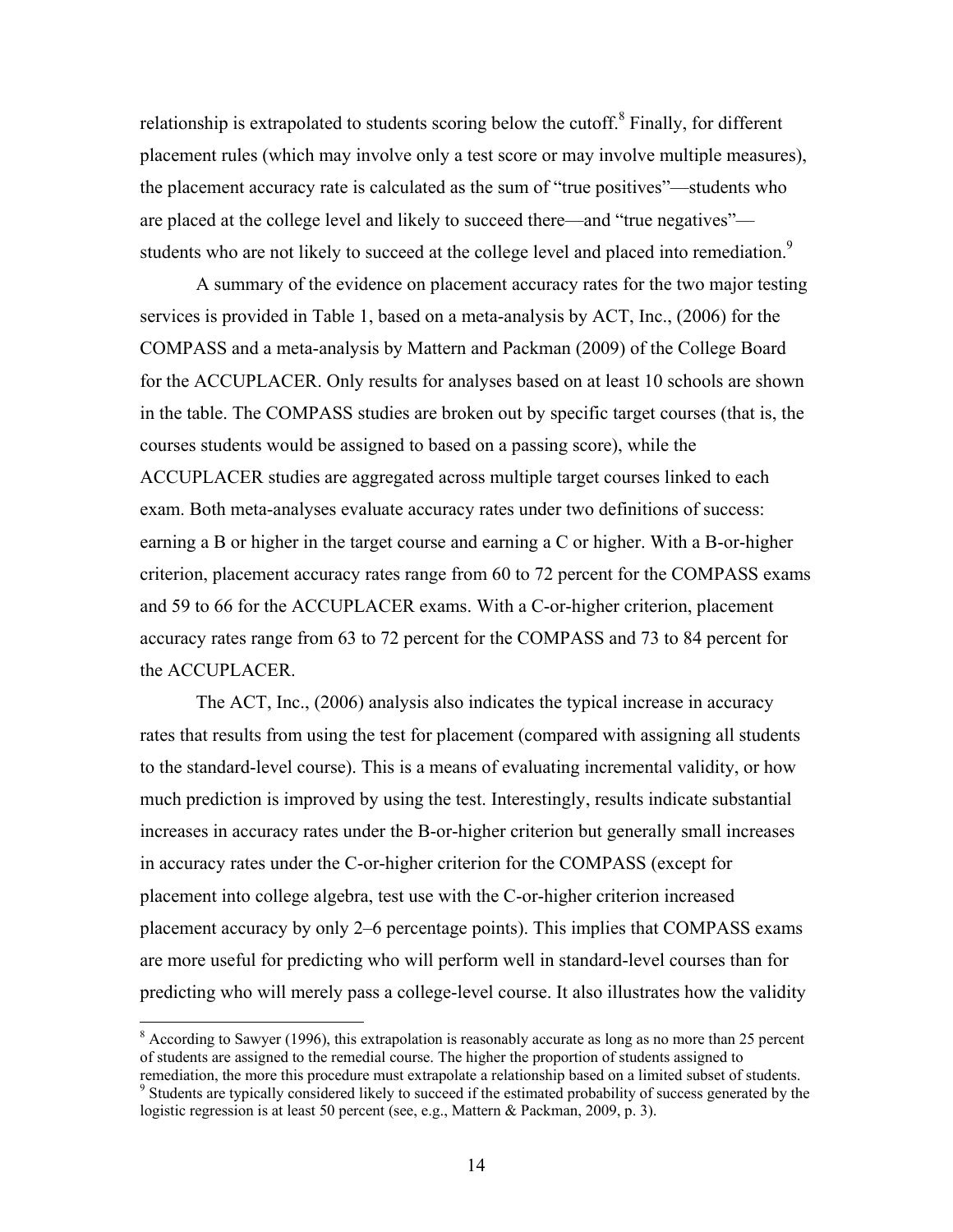of a test depends on what measure of success one expects it to predict. This information was not provided in the ACCUPLACER study.

**Limitations of the existing evidence on predictive validity.** While it is not surprising that the most comprehensive evidence on the predictive power of placement tests comes from the test developers themselves, one might worry about the inherent conflict of interest. As Kane (2006) states:

> It is appropriate (and probably inevitable) that the test developers have a confirmationist bias; they are trying to make the testing program as good as it can be. However, at some point, especially for high-stakes testing programs, a shift to a more arms-length and critical stance is necessary in order to provide a convincing evaluation of the proposed interpretations and uses. (p. 25)

Shifting to this more critical stance, we now examine some limitations of the predictive validity evidence.

First, the validity evidence almost always defines the success criterion as achieving certain minimum grades in the higher-level course, but there are limitations to relying on grades as a measure of success. As shown in Bailey, Jeong, and Cho (2010), only 30 to 40 percent of students referred to remediation complete the entire sequence of courses to which they are assigned. Many students never enroll in the course to which they are assigned, and many drop out before a grade is received. Thus, the relationship between test scores and predicted success must be estimated from a restricted sample (those who would enroll in the course if assigned) and may not be representative of the general population of test-takers without stronger assumptions. Beyond this statistical concern, the focus on grades may overlook other important outcomes, such as knowledge acquisition, performance in other courses, persistence, or degree completion. Of course, the COMPASS and ACCUPLACER are not designed to predict these outcomes, and it would be unreasonable to expect a single exam to meet all needs. But, given that these are the predominant tests in use, it is important for policymakers to question whether the success criterion they are meant to predict is the most important one. (ACT, Inc., also offers other types of assessments, which are discussed in section 4.)

Second, placement accuracy rates are themselves estimates, yet the validity studies presented in test manuals provide little basis for evaluating their precision.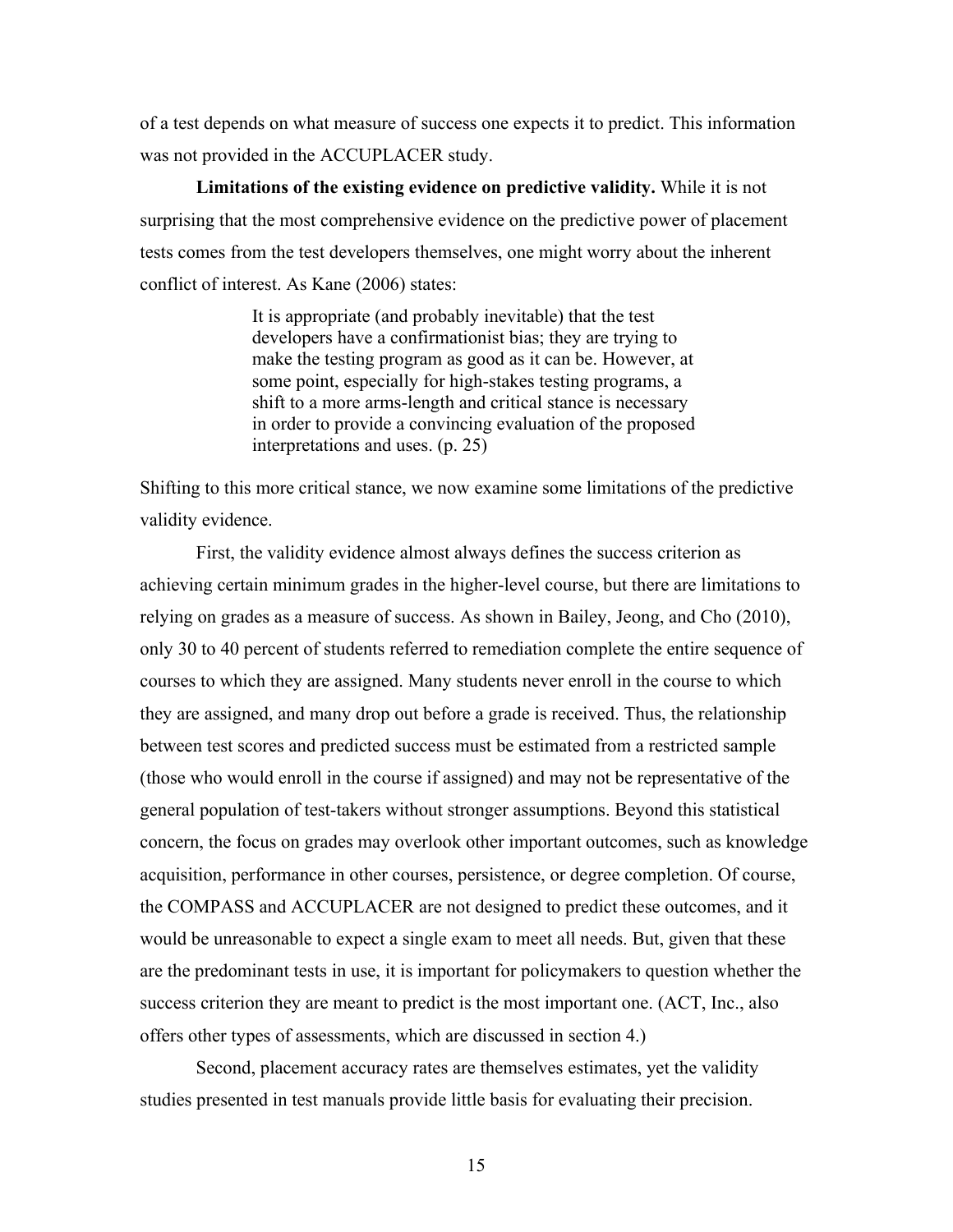Sawyer (1996), citing Houston (1993), notes that precision depends upon the proportion of test-takers assigned to the lower-level course. Since the relationship between test scores and grades in the higher-level course must be estimated using data from only those who score above the cutoff and then extrapolated to those below, it matters whether 25 percent score below the cutoff or 75 percent do. Yet only in two cases for the COMPASS (the numerical skills test for entrance into arithmetic and the reading skills test for entrance into composition) was the percentage assigned to the lower-level course less than 50 percent. In many cases, the proportion is much higher. Sawyer (1996) suggests that as long as "25% or fewer of the students are assigned to the remedial course, then the procedure described here will estimate the conditional probability of success with reasonable accuracy" (p. 280), but this standard does not appear to be met in most cases (this information is not available for the ACCUPLACER validity studies, which focus more attention on traditional correlation coefficients).

Third, the evidence on incremental validity is relatively limited. Are these tests better than the alternatives, including assigning all students to the target course, evaluating high school achievement alone, or combining multiple measures for placement decisions? According to a review by Noble, Schiel, and Sawyer (2004), "Using multiple measures to determine students' preparedness for college significantly increases placement accuracy (ACT, 1997; Gordon, 1999; Roueche & Roueche, 1999). For example, test scores and high school grades may be used jointly to identify students who are ready for college-level work" (p. 302). While Table 1 shows increases in accuracy rates for the COMPASS compared to the predicted rates if all students were assigned to the target course, we could not find similar data for ACCUPLACER. Moreover, comparing the predictive value of the test to using nothing at all (rather than to another method of evaluation) seems a fairly unambitious standard. Even so, the increases in accuracy rates appear to be minimal when a grade of C or higher is used as the success criterion (except for college algebra, for which the use of the algebra test increases placement accuracy by an estimated 20 percentage points).

Finally, as previously mentioned, many schools use math and reading/writing assessments not only for placement into developmental courses in those subjects but also as screens for placement into college-level courses in other subjects more broadly. It is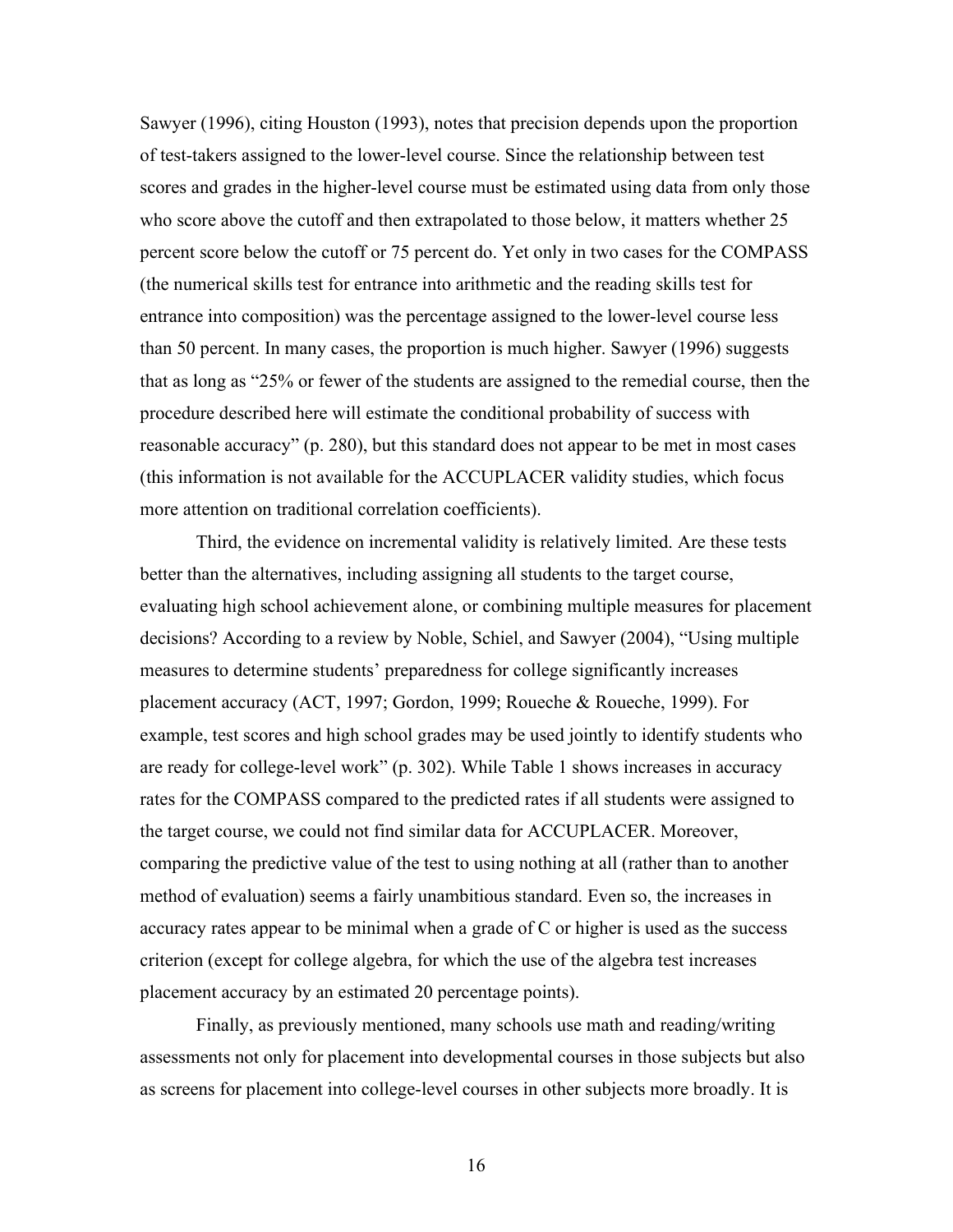worth noting that the use of COMPASS and ACCUPLACER scores in isolation for placement into college-level science, technology, social science, and other substantive coursework is a type of "off-label" use that has been neither theoretically grounded nor broadly validated.

To summarize, the evidence on the predictive validity of the primary tests currently in use is not as strong as desirable, given the stakes involved—yet this does not necessarily imply that there exists another single test that would be better. Instead, these limitations may represent the limitations of single measures more generally. Improving predictions of future course success may require collecting and effectively using measures beyond a single score on a brief cognitive test—perhaps including additional non-cognitive measures or broader measures of prior academic experience and outcomes.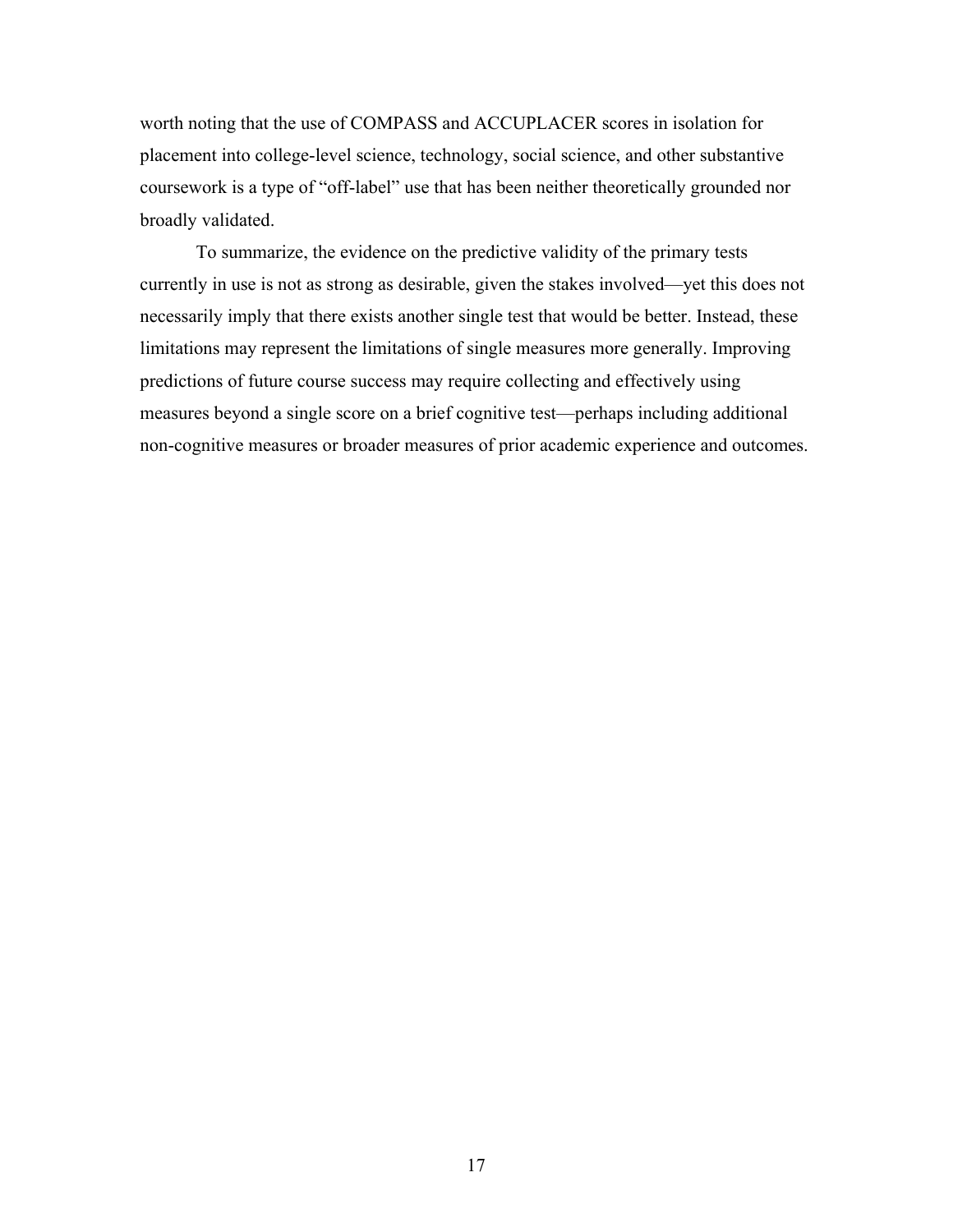| Table 1                                                                          |  |
|----------------------------------------------------------------------------------|--|
| Summary of the Evidence on Placement Accuracy Rates for COMPASS® and ACCUPLACER® |  |

|                             |                                  | <b>Success Criterion: B or Higher</b> |                                          |                           |                                                             | <b>Success Criterion: C or Higher</b> |                                   |                           |                                                             |
|-----------------------------|----------------------------------|---------------------------------------|------------------------------------------|---------------------------|-------------------------------------------------------------|---------------------------------------|-----------------------------------|---------------------------|-------------------------------------------------------------|
| Test                        | <b>Target Course</b>             | Number of<br><b>Colleges</b>          | <b>Correlation</b><br><b>Coefficient</b> | Average/<br><b>Median</b> | Median<br>Increase in<br><b>Accuracy Rate Accuracy Rate</b> | Number of<br><b>Colleges</b>          | <b>Correlation</b><br>Coefficient | Average/<br><b>Median</b> | Median<br>Increase in<br><b>Accuracy Rate Accuracy Rate</b> |
| COMPASS*                    |                                  |                                       |                                          |                           |                                                             |                                       |                                   |                           |                                                             |
| <b>Writing Skills</b>       | Composition                      | 68                                    | n/a                                      | 66                        | 19                                                          | 39                                    | n/a                               | 67                        |                                                             |
| <b>Reading Skills</b>       | Composition                      | 28                                    | n/a                                      | 60                        | 10                                                          | 12                                    | n/a                               | 67                        |                                                             |
| <b>Reading Skills</b>       | Psychology                       | 11                                    | n/a                                      | 68                        | 31                                                          | 9                                     | n/a                               | 67                        |                                                             |
| Numerical Skills/Prealgebra | Arithmetic                       | 26                                    | n/a                                      | 70                        | 16                                                          | 16                                    | n/a                               | 72                        |                                                             |
| Numerical Skills/Prealgebra | <b>Elementary Algebra</b>        | 38                                    | n/a                                      | 67                        | 25                                                          | 24                                    | n/a                               | 63                        | 6                                                           |
| Algebra                     | Intermediate Algebra             | 29                                    | n/a                                      | 71                        | 25                                                          | 17                                    | n/a                               | 68                        |                                                             |
| Algebra                     | College Algebra                  | 23                                    | n/a                                      | 72                        | 43                                                          | 19                                    | n/a                               | 67                        | 20                                                          |
| ACCUPLACER**                |                                  |                                       |                                          |                           |                                                             |                                       |                                   |                           |                                                             |
| Sentence Skills             | Composition, Reading             | 21                                    | 0.19                                     | 59                        | n/a                                                         | 21                                    | 0.13                              | 75                        | n/a                                                         |
| Reading Comprehension       | Composition, Reading             | 25                                    | 0.17                                     | 62                        | n/a                                                         | 25                                    | 0.10                              | 80                        | n/a                                                         |
| Arithmetic                  | <b>Basic Math to Precalculus</b> | 13                                    | 0.29                                     | 66                        | n/a                                                         | 13                                    | 0.23                              | 84                        | n/a                                                         |
| Elementary Algebra          | <b>Basic Math to Precalculus</b> | 34                                    | 0.27                                     | 65                        | n/a                                                         | 34                                    | 0.25                              | 73                        | n/a                                                         |

*Notes*: We select all analyses based on more than 10 schools. Increases in accuracy rates are made by comparing the predicted accuracy rates if all students were placed in the target standard-level course (equivalent to a predicted pass rate in the standard-level course). \* Source: ACT, Inc., 2006, pp. 103–104. \*\* Source: Mattern and Packman, 2009, p. 4.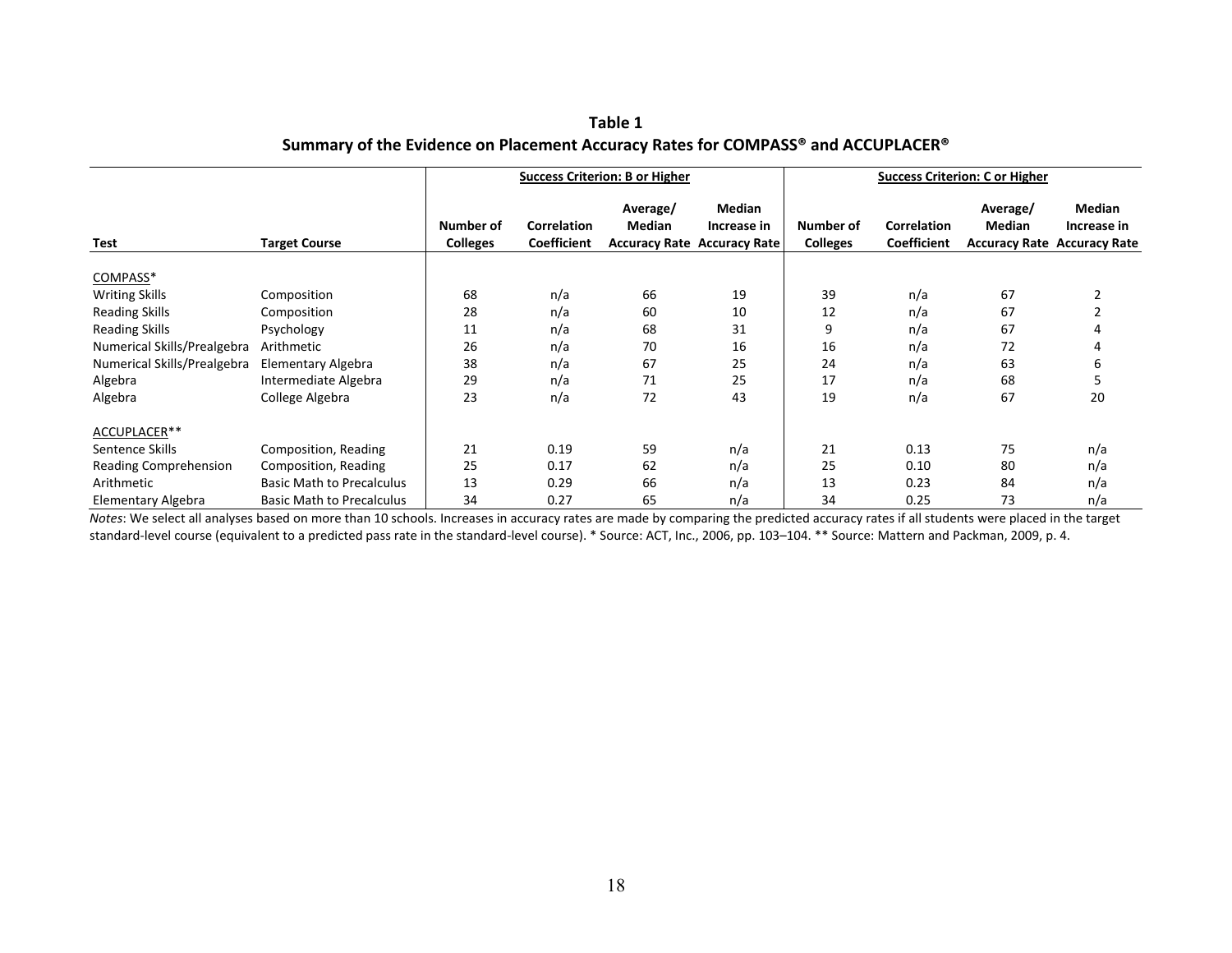**Do better outcomes result when test score cutoffs are used for course placement?** Sawyer (2007) recommends asking the question, "If we use scores on a particular test to make decisions in the manner recommended … will better outcomes result?" (p. 255). To answer this question, we need to know about the benefits of correct placement as well as the costs of incorrect placement. This question looks beyond test validity and into the realm of program evaluation. As described above, the effectiveness of remediation is tightly linked to the effectiveness of assessment, yet studies of each have proceeded on parallel tracks, with little to no interaction.

 Test validity studies rarely attempt to evaluate whether students benefit overall from the remedial placements that result—perhaps because doing so is much more complicated than demonstrating a statistical relationship between test scores and outcomes. Because students are not assigned randomly, those assigned to remediation in general would be expected to perform worse than non-remediated students even if remediation were beneficial (if the test is valid for that purpose). Controlling for preexisting demographic and academic characteristics improves upon naïve comparisons of these two groups but does not eliminate the possibility of preexisting differences on unobserved dimensions.

In order to establish the causal effects of remediation, researchers must identify a source of variation in remedial placement that is unrelated to students' preexisting characteristics, as several economists have recently done with rigorous quasiexperimental research designs. For example, Bettinger and Long (2009) use an "instrumental-variables" approach with administrative data on 28,000 students pursuing bachelor's degrees in Ohio, taking advantage of the fact that the same test score may lead to different placement decisions depending upon the institution. The authors use the placement rule of the student's nearest college as an instrument for the actual remediation policy they faced.10 They found that students assigned to remediation are less likely to drop out and more likely to graduate within six years.

 $\overline{a}$ 

 $10$  An instrumental-variables approach can be used when a treatment is not completely randomly assigned but some factor or "instrument" (such as distance to schools with alternative policies) introduces at least some randomness into the process. The approach then seeks to isolate this random variation, separating out the non-random variation due to student ability, preferences, etc. In this specific case, the researchers select a sample of students with "marginal" scores that would place them into remediation at some schools but not others. Thus, outcomes for marginal students who live near schools that would place them into remediation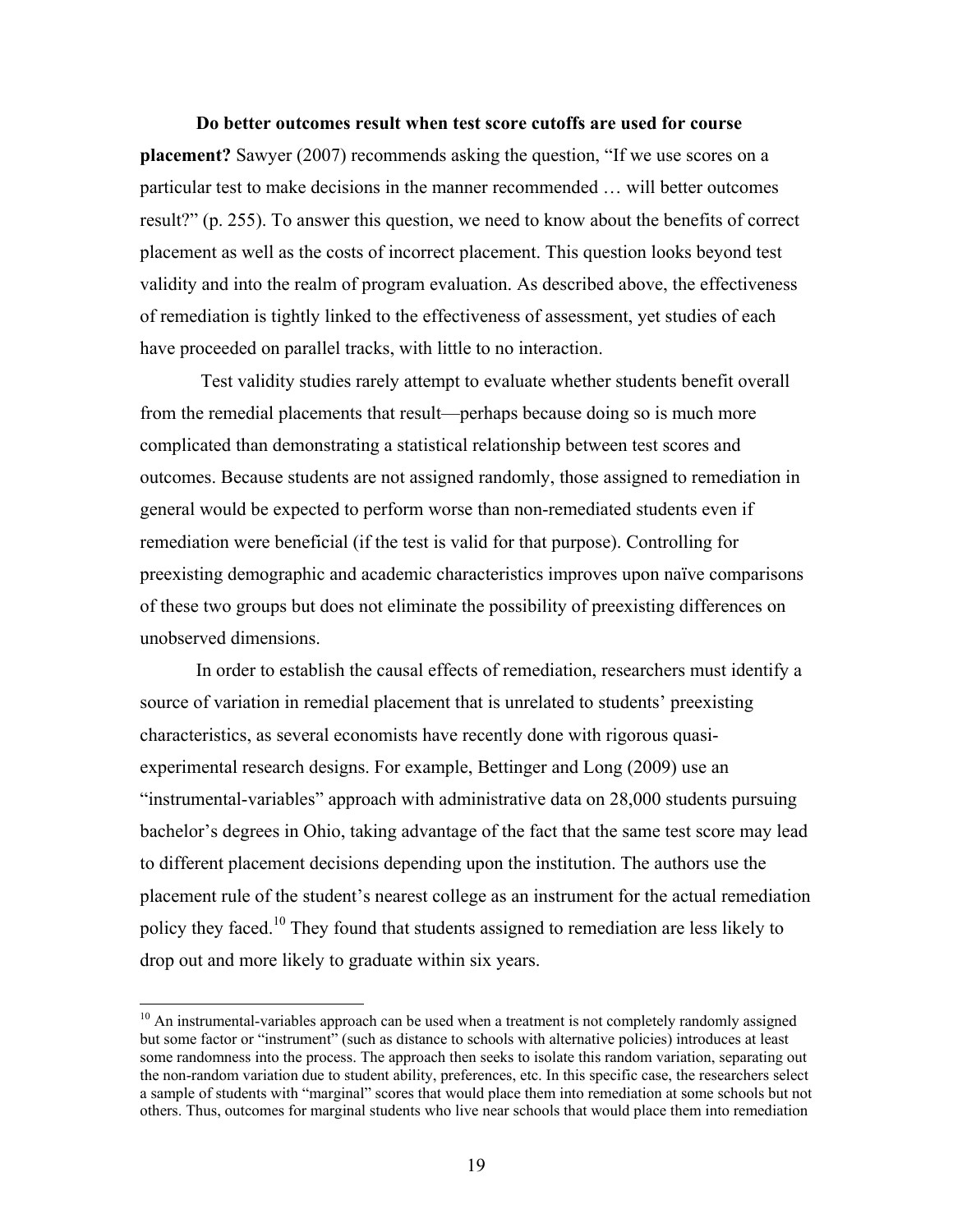Less encouraging results come from two other high-quality studies (Martorell  $\&$ McFarlin, 2009; Calcagno & Long, 2008), both of which use a regression-discontinuity (RD) approach and a broader sample of students (not just those pursuing a BA). These RD analyses take advantage of the fact that a student who scores one point below the cutoff is likely to be similar to a student who scores one point above on observed and unobserved dimensions, except that one is assigned to remediation and the other is not. Thus, if students just below the cutoff have significantly higher outcomes than those who score just above, this difference in performance can be attributed to a causal effect of remediation. Calcagno and Long (2008), using Florida state data on 68,000 math placements and 24,000 reading placements, found that assignment to remediation increases persistence to the second year and the total number of credits completed but does not increase the completion of *college-level* credits or the likelihood of completing a degree. Martorell and McFarlin (2009) analyzed data on 445,000 first-time enrollees in Texas and found that assignment to remediation has a *negative* effect on the number of college-level credits earned as well as *negative* effects on persistence. They found no effects, positive or negative, on degree completion or eventual labor market outcomes.

Finally, Sawyer and Schiel (2000) used a pre-test–post-test approach to evaluate the effectiveness of remediation. Using data from about 2,500 remediated students at 19 colleges, they found that students who are assigned to and complete a remedial course score significantly higher on the post-test, suggesting significant knowledge gains. However, they concede that the majority of students in their sample never completed the remedial course and acknowledge that not all of the test score gains may be attributable to the remedial course itself.

**Summary.** The assessments currently in use at community colleges may be reasonably good at predicting which students are likely to obtain passing grades in a college-level course. Based on the evidence presented in Table 1, both of the major tests currently in use can reasonably be considered valid if the goal is to ensure minimum pass rates in college-level classes. Incorporating multiple measures may improve this prediction somewhat. But if the ultimate goal of test use is to improve outcomes for low-

are compared with outcomes for similar students who live near schools that would place them into college– level courses.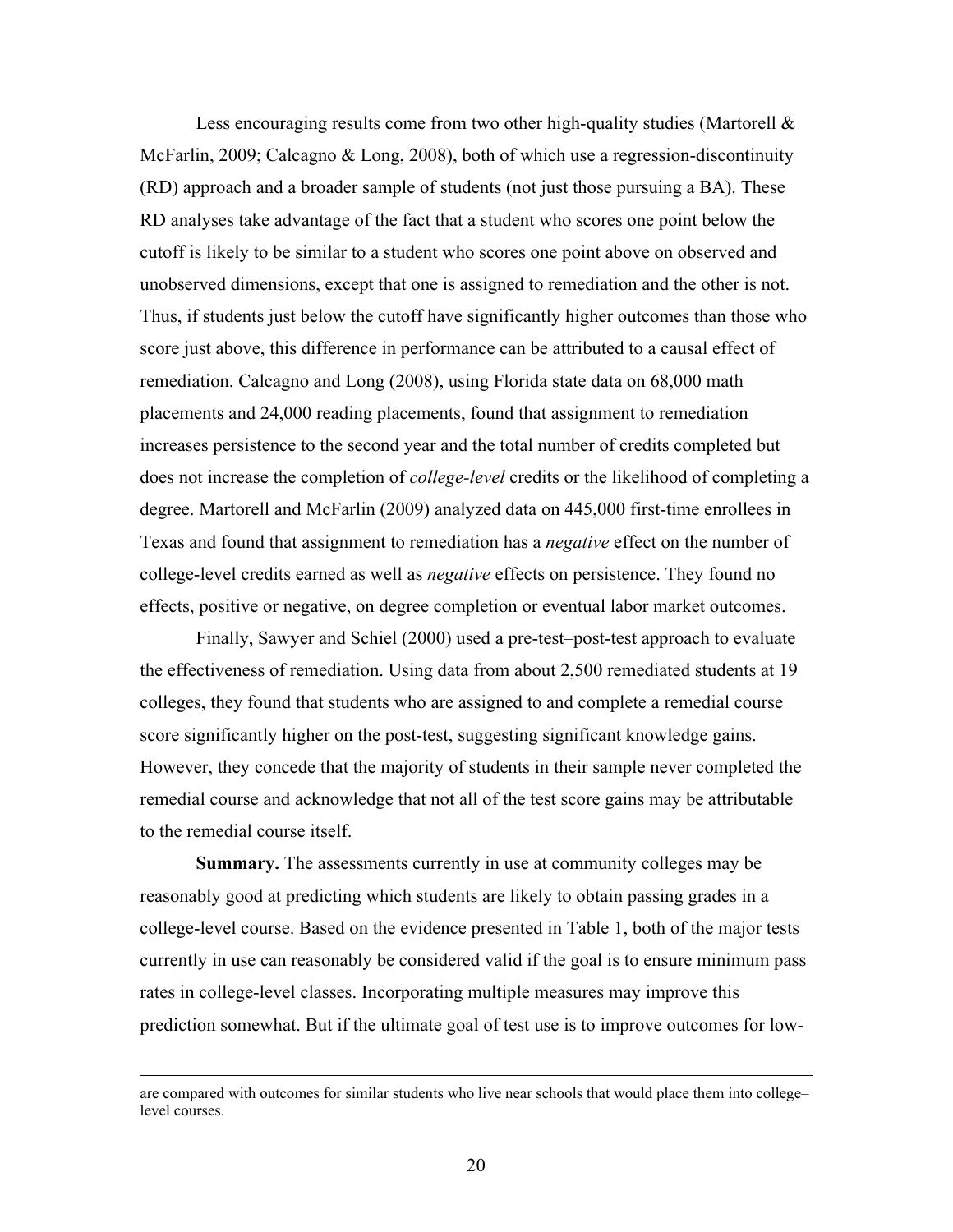performing students, the evidence is far less compelling. Overall, better outcomes do not seem to result for the students who are assigned on the basis of these assessments to remediation, but the costs of remediation are significant for both students and institutions.

The lack of impact could be blamed on the quality of remedial instruction, or perhaps on levels of student preparation that are too low for college-level success, with or without remediation. However, Martorell and McFarlin (2009) found little variation in their results across institutions in Texas, which is somewhat surprising given the likely variation in student background, instructor quality, and pedagogy across remedial courses. One possibility is that remedial instruction is uniformly ineffective (or that students are uniformly unable to benefit). An alternative is that the assessments currently in use are focused on predicting only one criterion of success (grades in the college-level course) when other factors may be equally important to identify. The reality may be somewhere in between: improving assessment may be a necessary component of improving developmental outcomes but may not be sufficient unless corresponding improvements are made in student preparation and remedial instruction.

#### **4. Alternative Directions in Assessment Policy and Practice**

Our findings above indicate that the common assessments currently in use have some utility but are insufficient in terms of providing enough information to determine the appropriate course of action that will lead to academic progress and success for the vast range of underprepared students. This is likely because students arrive in community colleges underprepared in many ways—not only academically. David Conley (2005), among others, has expanded the definition of college readiness beyond academic measures and cognitive strategies to include attitudes and behavioral attributes such as self-monitoring and self-control. Tests such as the COMPASS and ACCUPLACER cannot help community colleges assess whether students might be hampered by the lack of such qualities and devise effective interventions.

As noted above, the major test vendors recommend supplementing test scores with other measures for course placement. At least one state, California, requires the use of multiple measures, such as high school transcripts and writing samples, in placing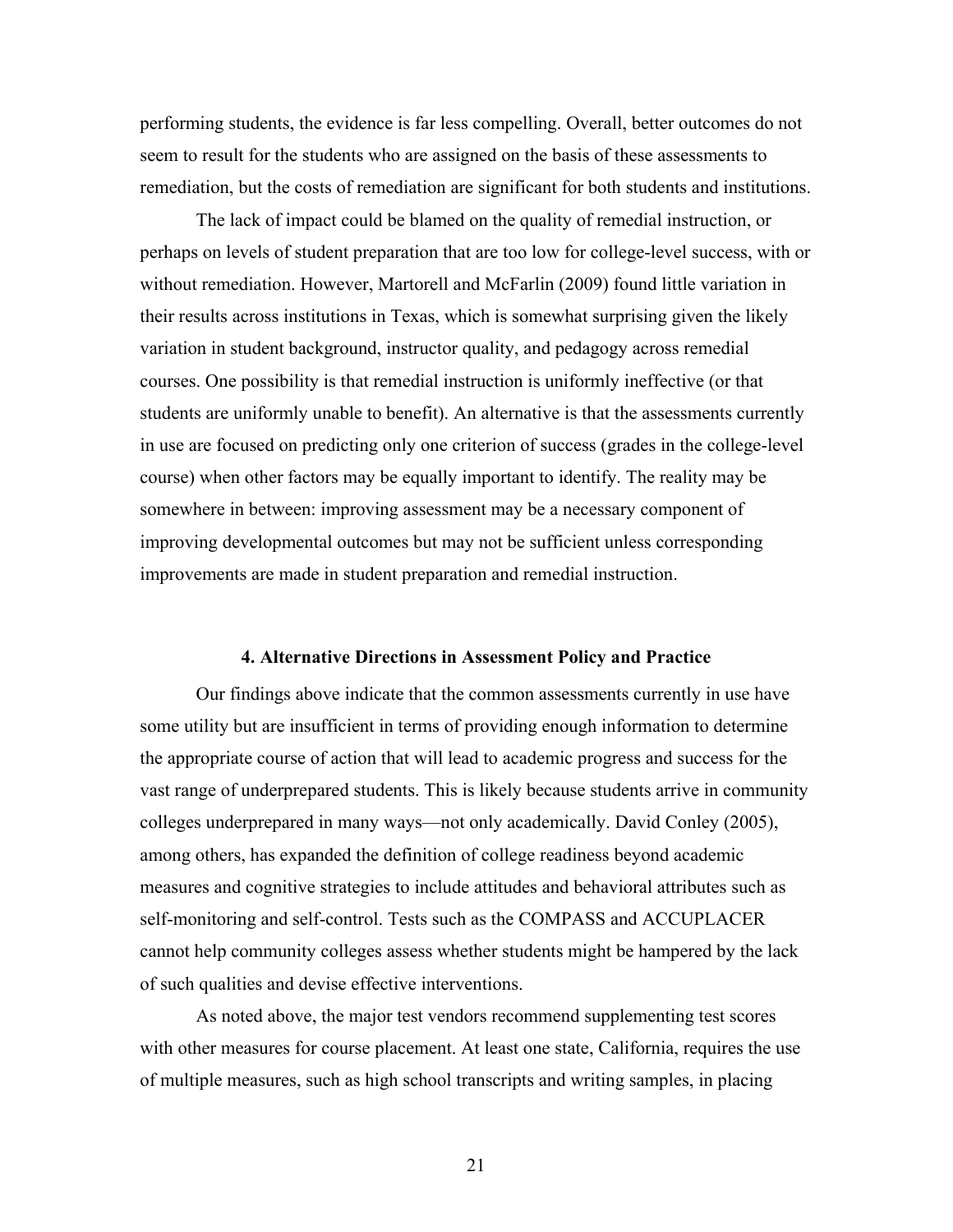students. The California policy was spurred by the view that a single standardized assessment disserves those from diverse racial and cultural groups; others have made this point and provided evidence for it (Sedlacek, 2004). Given the work of Conley and other support for a more holistic assessment process, does the research literature indicate what additional measures might lead to better placement and student progress, particularly for the community college population?

### **4.1 Alternative/Additional Cognitive Measures**

As Safran and Visher (2010) point out, four-year colleges develop a picture of students' readiness by reviewing transcripts and student work in addition to standardized test scores. Yet, as we have found, community colleges tend to rely on single test scores for placement in reading, writing, and math. This is likely the reason that we located few studies comparing the outcomes of using one or multiple cognitive measures for incoming community college students.

A small experimental study conducted by Marwick (2004) concluded that the use of multiple measures results in better outcomes than the use of single measures. Marwick randomly assigned students to four alternative math placement procedures, one based on ACCUPLACER scores alone, one based on self-reported high school preparation, one based on the test score and high school math preparation, and one based on student choice. The students assigned to the "multiple measures" group—test score and prior math—were less likely to be assigned to remediation but performed no worse in the college-level class than students who were assigned based on test scores or high school preparation alone. However, the sample included only 304 students from a single community college, and the experimental design and results are not fully described, making it difficult to draw firm conclusions about internal and external validity.

A study of a single California institution found that adding a small number of questions regarding high school history to the computerized assessment increased course placement accuracy, as measured by faculty and student surveys (Gordon, 1999). Another study of students in three large community colleges in California examined whether placement tests or student characteristics predicted performance course grades in three levels of English and math. The study found that the self-reported high school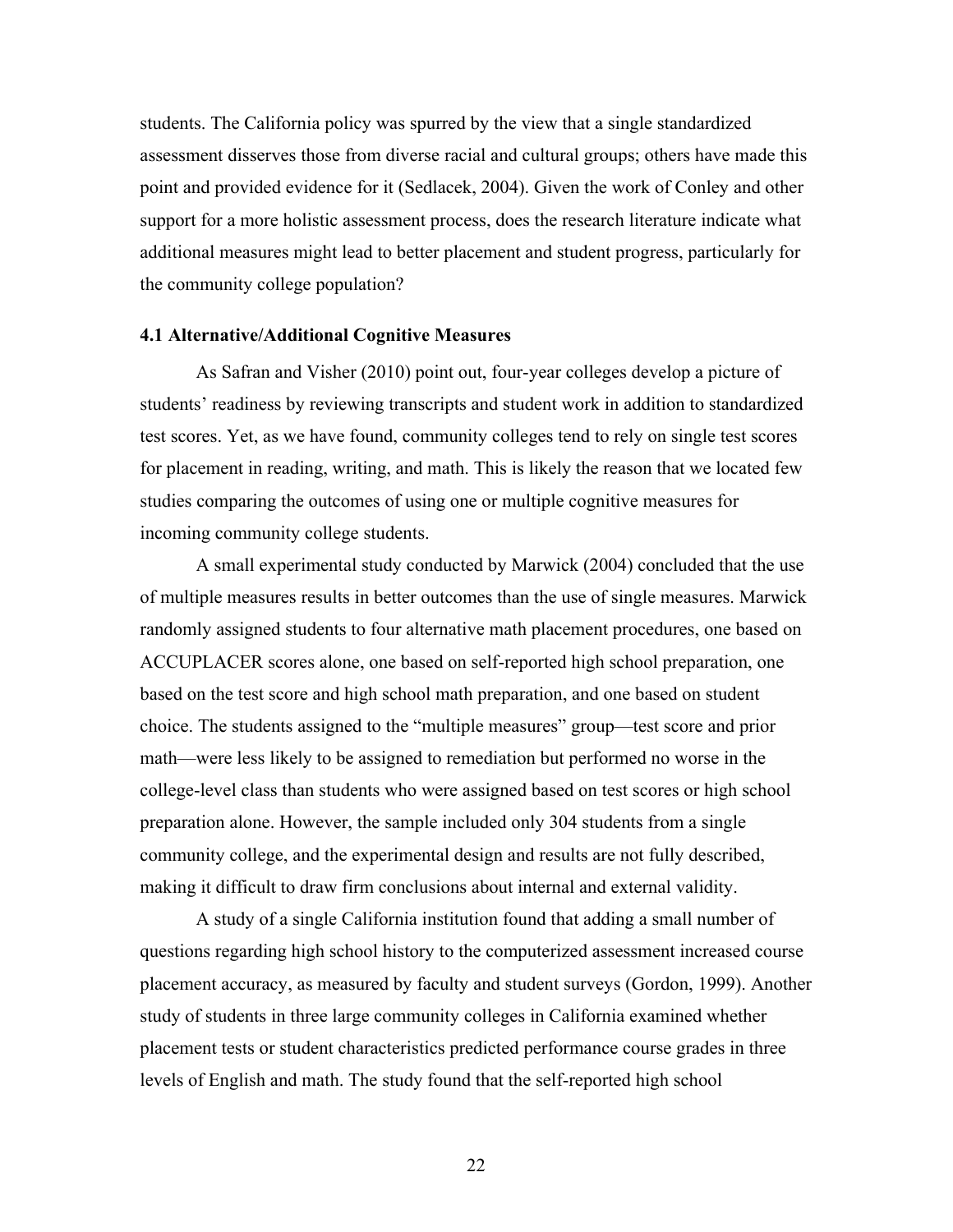performance measures were more powerful predictors of student success than the test scores alone—yet the author also found a high degree of variation in grading practices by instructors, pointing out that "misclassification of students," or incorrect placement, may be partly a function of who assigns the grade (Armstrong, 2000). Another study makes a similar point—that variation in course content within and between community colleges likely makes it difficult to find strong associations between high school grades and test scores and subsequent college performance (Willett, Hayward, & Dahlstrom, 2008). This particular correlational study, which included data from dozens of California institutions, found modest positive associations between  $11<sup>th</sup>$ -grade performance in English and math and the level of the first community college course attempted in those disciplines and grade received.

While not intended to be used for placement, a new academic diagnostic tool, ACCUPLACER Diagnostics, was recently released by the College Board. The new test is likely a response to criticism that the existing tests—particularly the math test—do not identify the particular content an individual knows or does not know. The new assessment includes English and math tests with five domains per test, and scores are given by test and domain, under subheadings of "needs improvement," "limited proficiency," and "proficient." College Board materials recommend using Diagnostics in high school as a pre- and post-test tool to assess academic progress, to prepare for placement tests, or even after placement tests to better identify areas of strengths and weaknesses. This is perhaps one step toward a more actionable assessment process.

#### **4.2 Noncognitive Measures**

While dictionaries define "cognitive" fairly consistently as referring to conscious intellectual activity, the literature reveals many different terms for, or ways to think about, students' noncognitive characteristics. Some refer to noncognitive broadly as "students' affective characteristics" (Saxon, Levine-Brown, & Boylan, 2008, p.1). Sedlacek defines noncognitive as "variables relating to adjustment, motivation, and student perceptions" (2004, p.7). Conley's expanded operational definition of college readiness includes four major areas: key cognitive strategies, such as inquisitiveness, and analytic and problem-solving abilities; key content knowledge; academic behaviors, such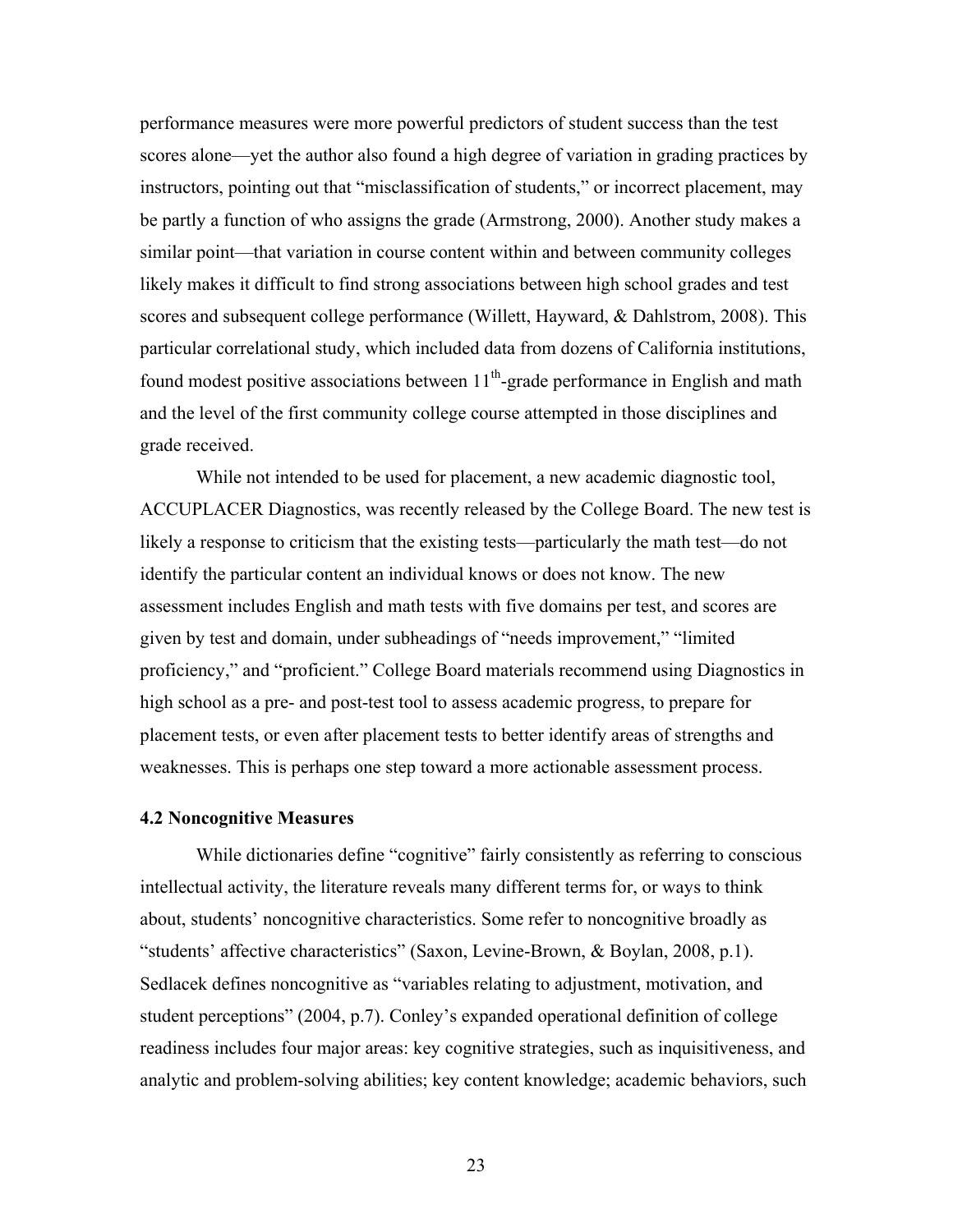as self-awareness and self-control, as well as study and communications skills; and contextual skills and awareness, which covers an understanding of the norms and conventions of the postsecondary system. While his analysis implies that the first two are cognitive and the latter two are noncognitive, others categorize critical thinking and reasoning skills as affective skills (Levine-Brown, Bonham, Saxon, & Boylan, 2008).

It is certainly plausible that one's personality and emotional state would influence one's academic abilities, and, regardless of the variations in language and classification, there is some evidence of an association between affective characteristics and academic performance. Sedlacek (2004) cites numerous studies in support of the eight noncognitive variables he identified as useful for assessing diverse populations in higher education: positive self-concept, realistic self-appraisal, successfully handling the system (racism), preference for long-term goals, availability of strong support person, leadership experience, community involvement, and knowledge acquired in a field. While a full review of these studies is beyond the scope of this paper, they have found correlations between these noncognitive variables and college grades, retention, and graduation, among other outcomes, particularly for underrepresented minorities. Schunk (1984) reviewed many studies of self-efficacy (one's own judgment of one's capabilities) in elementary school children and found that it influences academic persistence and performance.

On the basis of this research, some policymakers and practitioners have called for a more holistic process that would use both cognitive and affective assessments to target remedial coursework as well as other services (see, e.g. Boylan, 2009). Yet, a 2004–05 survey of a small sample of two-year community and technical colleges found that only two of the 29 institutions used noncognitive assessments (Gerlaugh, Thompson, Boylan, & Davis, 2007). Saxon et al. (2008) posit that affective assessments may be infrequently used because institutional decision-makers are unaware of the variety and validity of the instruments available. Time and fiscal constraints likely also mitigate against their use, although computerized versions are available. Saxon et al. (2008) and Levine-Brown et al. (2008) provide information on almost three dozen instruments that assess student learning strategies, learning styles, attitudes, study skills, college knowledge, test anxiety,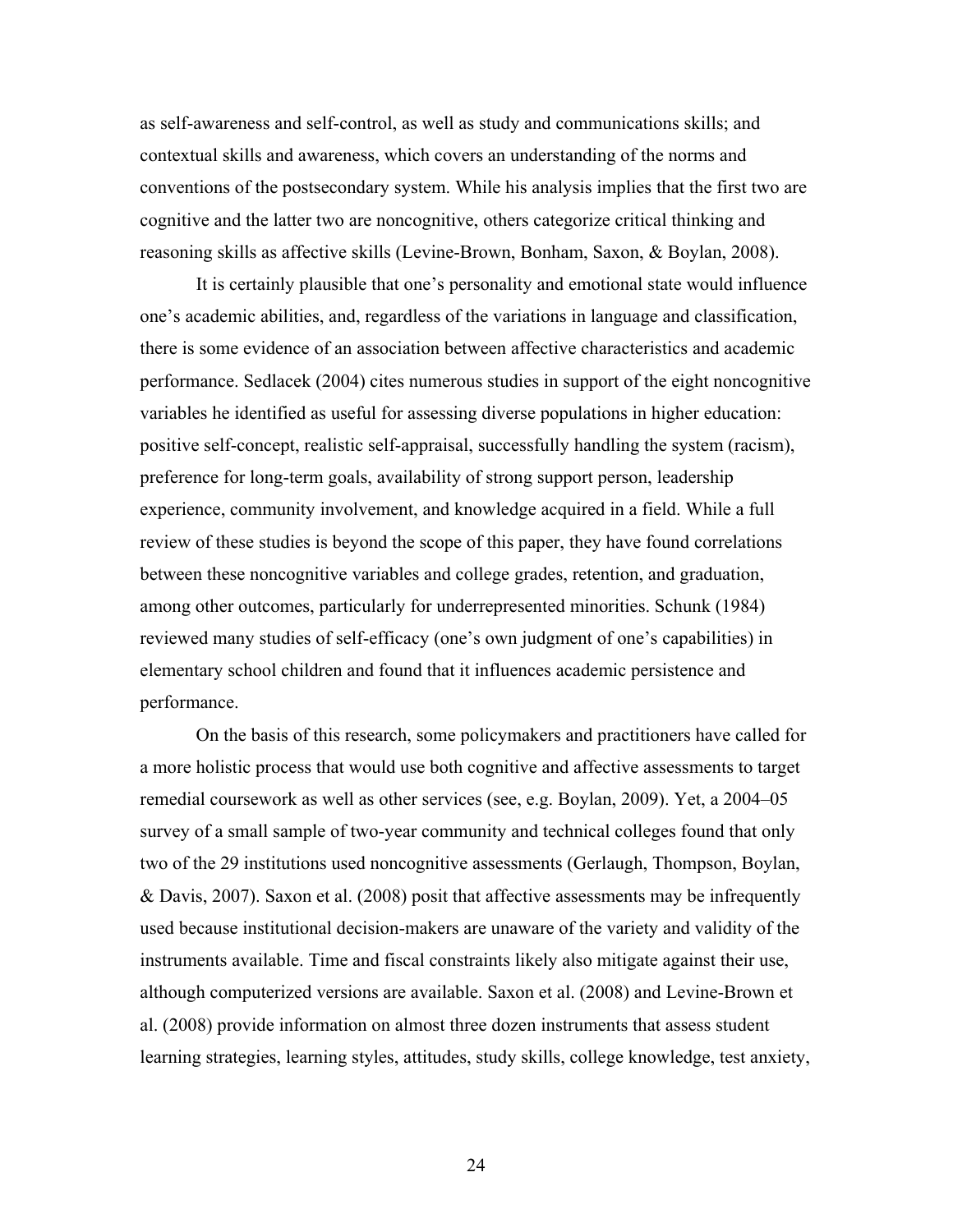self-efficacy, personality dimensions, and so on. Some were developed for particular subpopulations of students, such as adults 25 and older or minority students.

There is certainly a need for more research on the effectiveness of using multiple measures for academic placement, as well as guidance on the potential uses of the noncognitive assessments. Do affective assessments provide information useful for academic placement, when combined with the scores from the typical assessments, particularly for underprepared students? Or are affective assessments more useful in determining which students should be referred to particular campus services, such as mentoring or tutoring? Most colleges offer some innovative models of developmental education, such as learning communities, accelerated coursework, or the mainstreaming of underprepared students into college courses with extra supports. Since some of these models require additional effort or commitment from students, multiple measures could be useful to colleges in matching students to particular programs.

#### **4.3 The Challenges to Implementing Actionable Assessment**

Some evidence suggests that using multiple measures for student assessment and placement—academic, diagnostic, and affective—can provide useful information to institutions that could result in course placement and interventions that better meet students' individual needs. However, this discussion is necessarily hypothetical—we cannot assume that colleges have the capacity and resources to provide a range of comprehensive assessments or that they would be able to act on the improved information. Particularly in our current economic climate, community colleges likely lack the ability to conduct wholesale restructuring of their developmental curricular offerings, so implementing more holistic assessments would be largely fruitless.

As an interesting, related example, one can look toward the individualized education program (IEP) model that is used to guide the provision of special education supports and services for students with disabilities at the elementary and secondary levels. The IEP model uses a team approach to assess students' academic and personal needs. The IEP team consists of parents, teachers, and other school staff, who bring together knowledge and experience to design an individualized program that will help the student progress in the general curriculum. Assessment involves examination by the team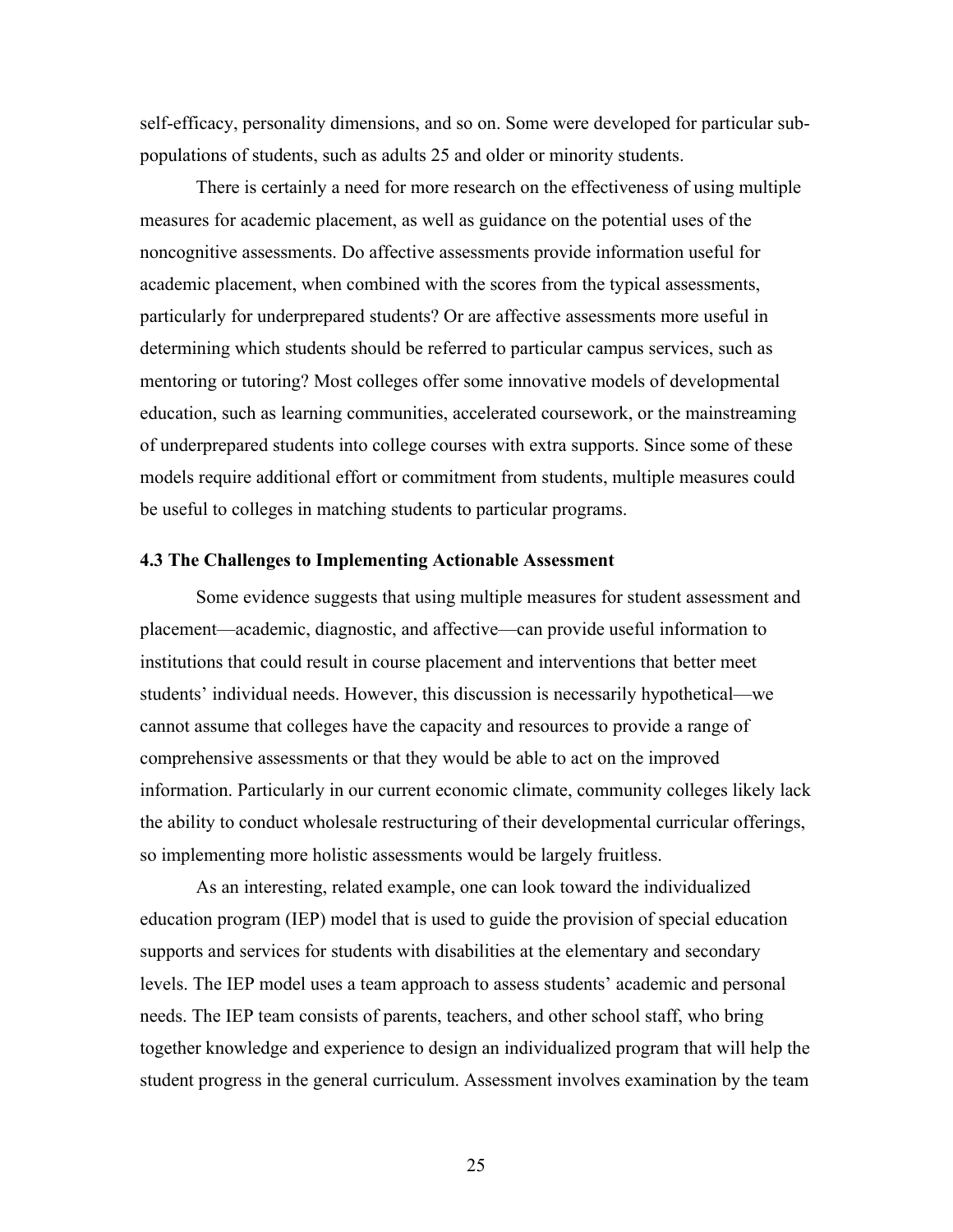of the student's classroom and other tests, as well as observations from teachers, parents, paraprofessionals, related service providers, administrators, and others. For older students, the student is also a member of the team.

Hunter Boylan, director of the National Center for Developmental Education, is among those who have called for this sort of individually targeted approach. Boylan's (2009) model of "targeted intervention for developmental education students" (T.I.D.E.S.) would require (p. 15):

- taking an inventory of available campus and community courses and services,
- developing student profiles to determine the types of services that might be helpful to students with various characteristics,
- assessing individual students' skills and characteristics,
- advising students using this assessment information to plan interventions,
- delivering targeted interventions according to the plan,
- monitoring students and evaluating their progress, and
- revising the targeted interventions as necessary.

Although Boylan's model does not necessarily require adding services and may lower some costs by reducing the number of students in remediation, he concedes that it would require a greater investment of both time and money in assessment and individualized advising, which schools may not be able to afford (p. 20). It is thus unclear whether an IEP-type model is feasible to implement for all incoming community college students, or even some subset.

Another challenge to implementing more individualized and diagnostic assessment strategies is the trend toward state standardization of examinations and cutoff scores, as recommended by NCPPHE and SREB (2010), among others. As discussed, there are many worthy reasons for such standardization, such as the desire to send more consistent messages to students about college-ready standards and the facilitation of cross-state research on student progress. The current national movement toward common academic standards in the K-12 sector (e.g., the Common Core State Standards Initiative) is another effort toward standardization that reflects the same goals. Yet, centrally driven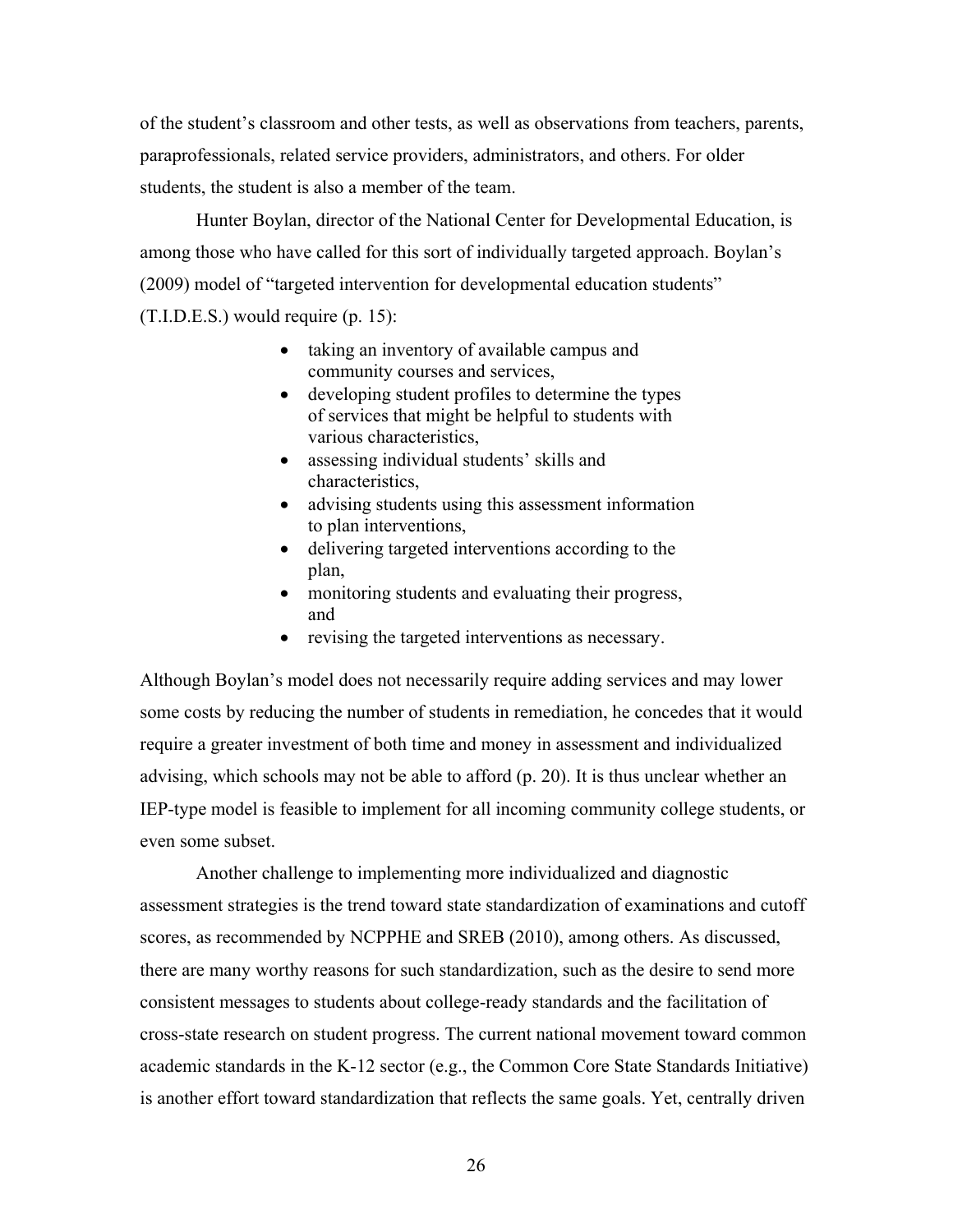simplifications of the assessment process may work against a more tailored approach, in which colleges might select a range of assessments to guide placement of students into different interventions. And, while the K-12 common core movement includes the setting of college-ready standards and the allocation of federal funds for the development of new assessment systems, it is unclear how these efforts will or will not be coordinated with the community college assessment frameworks already in place.

 While broad reform of assessment and remedial practices may be necessary, it is unlikely to happen quickly or easily. In the meantime, an increasingly popular trend is simply to give students the assessments earlier. The idea behind these "early assessment" strategies is to offer college placement tests to students in high school, usually in their junior year, to remove the high-stakes context and provide information on skills deficiencies well before college entry. This makes high schools responsible for remediation and may forestall any reform of the college tests or instruction. The California State University system's Early Assessment Program is just beginning to yield data finding that participation reduces students' probability of needing remediation by four to six percentage points in math and reading, respectively (Howell, Kurlaender, & Grodsky, 2010).

#### **5. Conclusions and Future Directions**

We now return to our original research questions and consider implications for future research and policy. First, there is a fair amount of consensus regarding the role of assessment in community colleges in terms of maintaining open access to the institution while ensuring that students meet minimum standards before proceeding to college-level work. There is much less of a consensus, however, when it comes to determining and implementing assessment and placement policy. From state to state and school to school, there is a high degree of variation in the tests that are used, how tests are administered, whether placement recommendations are voluntary or mandatory, and when remediation must be completed. Overall, however, the trend seems to be toward greater standardization of policy at the district or state level.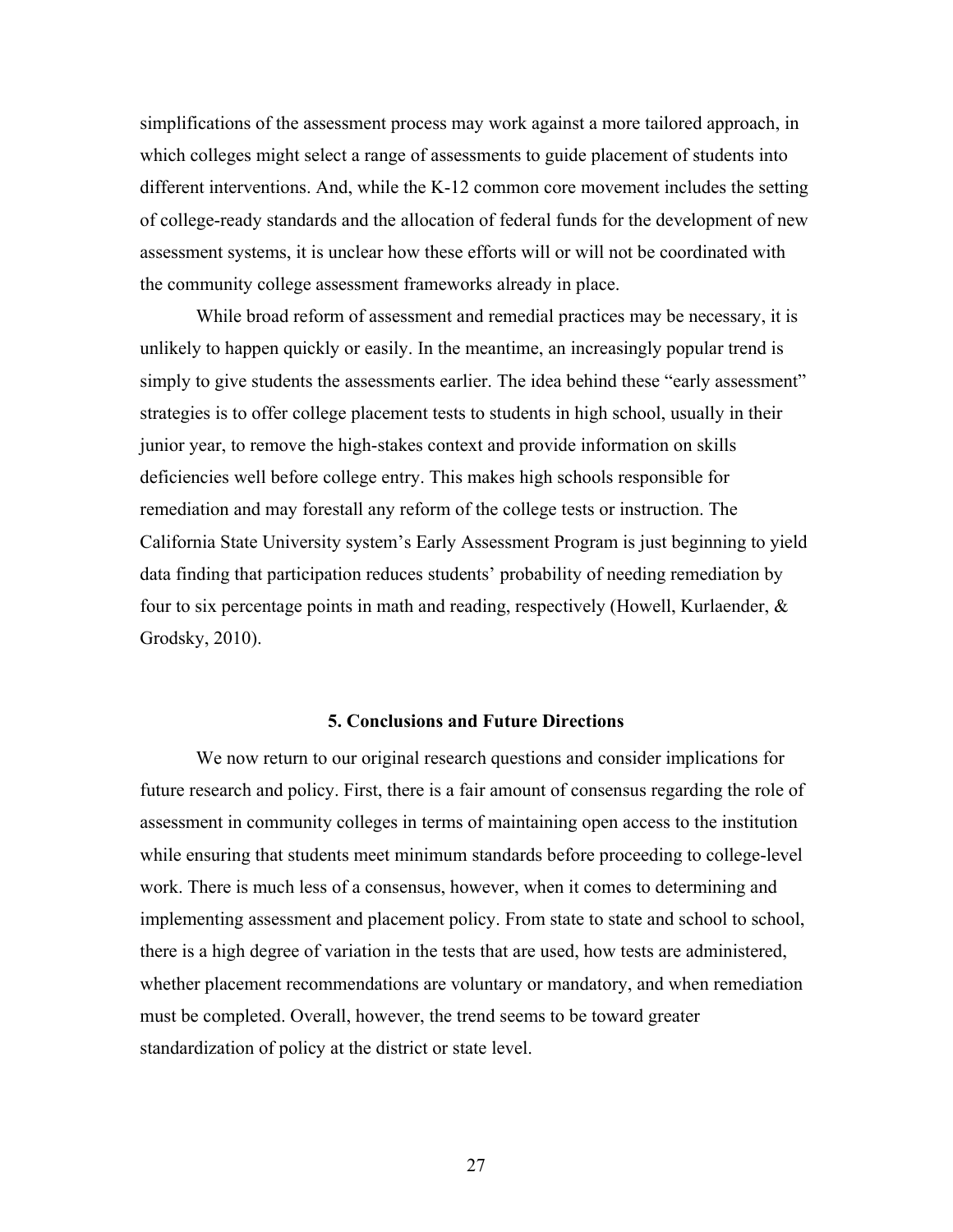Second, the student assessments most commonly in use (COMPASS and ACCUPLACER) seem to be reasonably valid predictors of students' grades in "collegelevel" coursework, but the placement recommendations that result from the use of these test scores do not clearly improve student outcomes. This suggests a mismatch between the intervention and the assessment that it is based upon. Possible responses are to experiment with alternative interventions (such as accelerated remediation, the topic of another review in this volume) or to augment current assessments with additional information that might be used to more closely match students to interventions that will be effective for them.

Third, we find that there are alternative models of assessment that have the potential to improve student outcomes. For example, diagnostic exams that provide more specific information about which skills students are lacking or noncognitive assessments that can identify students who may be struggling on other dimensions could be used to develop a more nuanced approach to assessment and placement. One potential concern, however, is that the typical community college may not have the resources to use this additional information effectively.

Ultimately, our review has uncovered more evidence supporting the need for reform than evidence on what type of reform would work best, but this is not cause for discouragement. Some of the alternatives discussed in the previous section are promising areas for wider implementation and more rigorous evaluation. Certainly it would be helpful to have more experimental and other studies that compare the usefulness of combining different types of data for placement—academic scores plus a selection of affective measures, test scores along with high school grades in academic subjects, and so on. This type of research agenda could also alter the treatments beyond placement into existing developmental levels only to include placement into accelerated courses or placement into regular courses plus intensive support services or performance-based payments. In the broader field we do see consensus around the need for change in order to drastically improve persistence and graduation rates. Of course, improving assessment is only one facet of a broader agenda for reforming developmental education, but since students' first experiences with community colleges are with the assessment and placement process, this is where change should begin.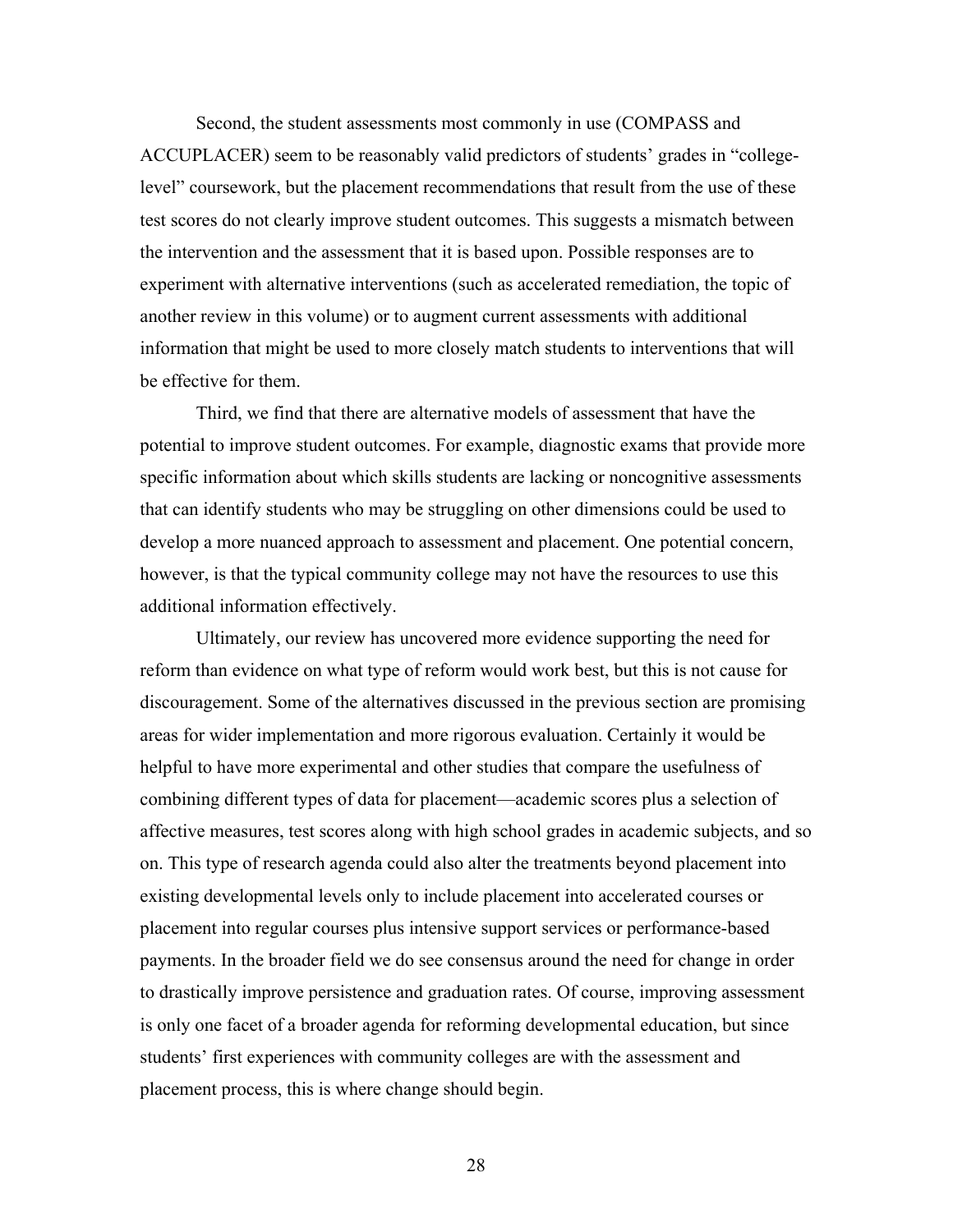### **References**

- ACT, Inc. (1997). *ACT assessment technical manual*. Iowa City, IA: Author.
- ACT, Inc. (2006). *COMPASS/ESL reference manual*. Iowa City, IA: Author.
- Armstrong, W. B. (2000). The association among student success in courses, placement test scores, student background data, and instructor grading practices. *Community College Journal of Research & Practice, 24*(8), 681–695.
- Bailey, T. (2009). Challenge and opportunity: Rethinking the role and function of developmental education in community college. *New Directions for Community Colleges, 145*, 11–30.
- Bailey, T., Jeong, D. W., & Cho, S.-W. (2010). Referral, enrollment, and completion in developmental education sequences in community colleges. *Economics of Education Review, 29*(2), 255–270.
- Behringer, L. B. (2008). *Remedial education at the community college: A study of student sensemaking* (Doctoral dissertation). New York, NY: New York University Steinhardt School of Culture, Education, and Human Development.
- Berger, D. M. (1997). Mandatory assessment and placement: The view from an English department. *New Directions for Community Colleges, 100*, 33–41.
- Bettinger, E. P., & Long, B. T. (2005). Remediation at the community college: Student participation and outcomes. *New Directions for Community Colleges, 129*, 17–26.
- Bettinger, E. P., & Long, B. T. (2009). Addressing the needs of underprepared students in higher education: Does college remediation work? *Journal of Human Resources, 44*(3), 736–771.
- Boylan, H. R. (2002). *What works: Research-based best practices in developmental education*. Boone, NC: Continuous Quality Improvement Network with the National Center for Developmental Education, Appalachian State University.
- Boylan, H. R. (2009). Targeted Intervention for Developmental Education Students (T.I.D.E.S). *Journal of Developmental Education*, *32*(3), 14–23.
- Brennan, R. L. (Ed.). (2006). *Educational measurement* (4th ed.). Westport, CT: ACE/Praeger Publishers.
- Calcagno, J. C., & Long, B. T. (2008). *The impact of postsecondary remediation using a regression discontinuity approach: Addressing endogenous sorting and noncompliance* (NBER Working Paper 14194). Cambridge, MA: National Bureau of Economic Research.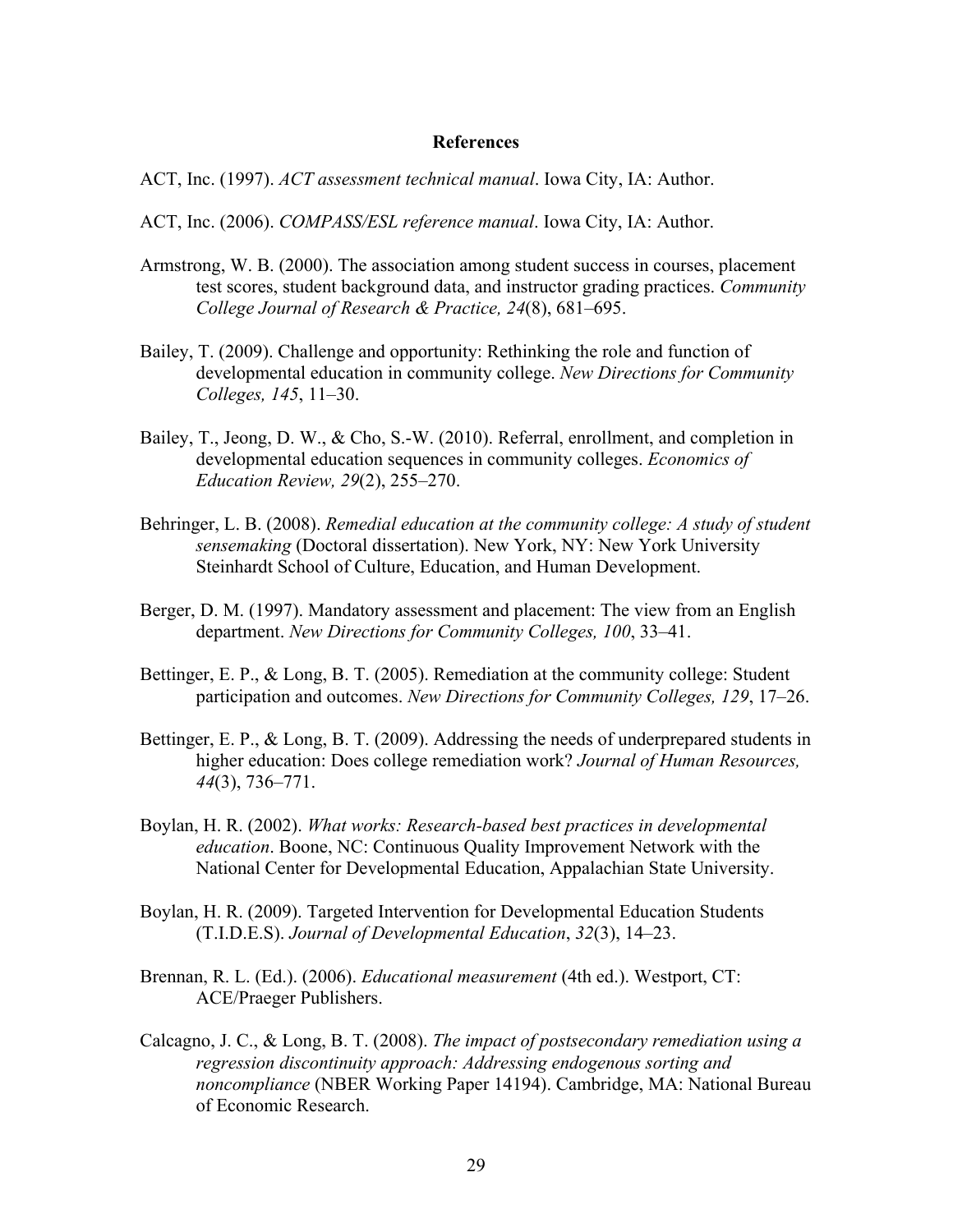- Cohen, A. M., & Brawer, F. B. (2008). *The American Community College* (5th ed.). San Francisco, CA: Jossey-Bass.
- College Board. (2003). *ACCUPLACER OnLine: Technical manual*. New York, NY: College Board.
- College Board. (2007). *ACCUPLACER coordinator's guide*. New York, NY: College Board.
- Collins, M. L. (2008). *It's not about the cut score: Redesigning placement assessment policy to improve student success*. Boston, MA: Jobs for the Future.
- Conley, D. (2005). *College knowledge: What it really takes for students to succeed and what we can do to get them ready*. San Francisco, CA: Jossey-Bass.
- CPT Cut Score Committee. (2006). *CPT cut score committee final report.* Retrieved from Florida Department of Education website: http://www.fldoe.org/articulation/pdf/acc\_102506ada.pdf
- Cronbach, L. J., & Snow, R. E. (1977). *Aptitudes and instructional methods: A handbook for research on interactions*. New York, NY: Irvington Publishers.
- Ewell, P., Boeke, M., & Zis, S. (2008). *State policies on student transitions: Results of a fifty-state inventory*. Boulder, CO: National Center for Higher Education Management Systems (NCHEMS).
- Fonte, R. (1997). Structured versus laissez-faire open access: Implementation of a proactive strategy. *New Directions for Community Colleges, 100*, 43–52.
- Gerlaugh, K., Thompson, L., Boylan, H., & Davis, H. (2007). National Study of Developmental Education II: Baseline data for community colleges. *Research in Developmental Education*, *20*(4), 1–4.
- Gordon, R. J. (1999, January). *Using computer adaptive testing and multiple measures to ensure that students are placed in courses appropriate for their skills.* Paper presented at the North American Conference on the Learning Paradigm, San Diego, CA.
- Hadden, C. (2000). The ironies of mandatory placement. *Community College Journal of Research & Practice, 24*(10), 823–838.
- Houston, W. M. (1993, April). *Accuracy of validity indices for course placement systems.*  Paper presented at the Annual Meeting of the American Educational Research Association, Atlanta, GA.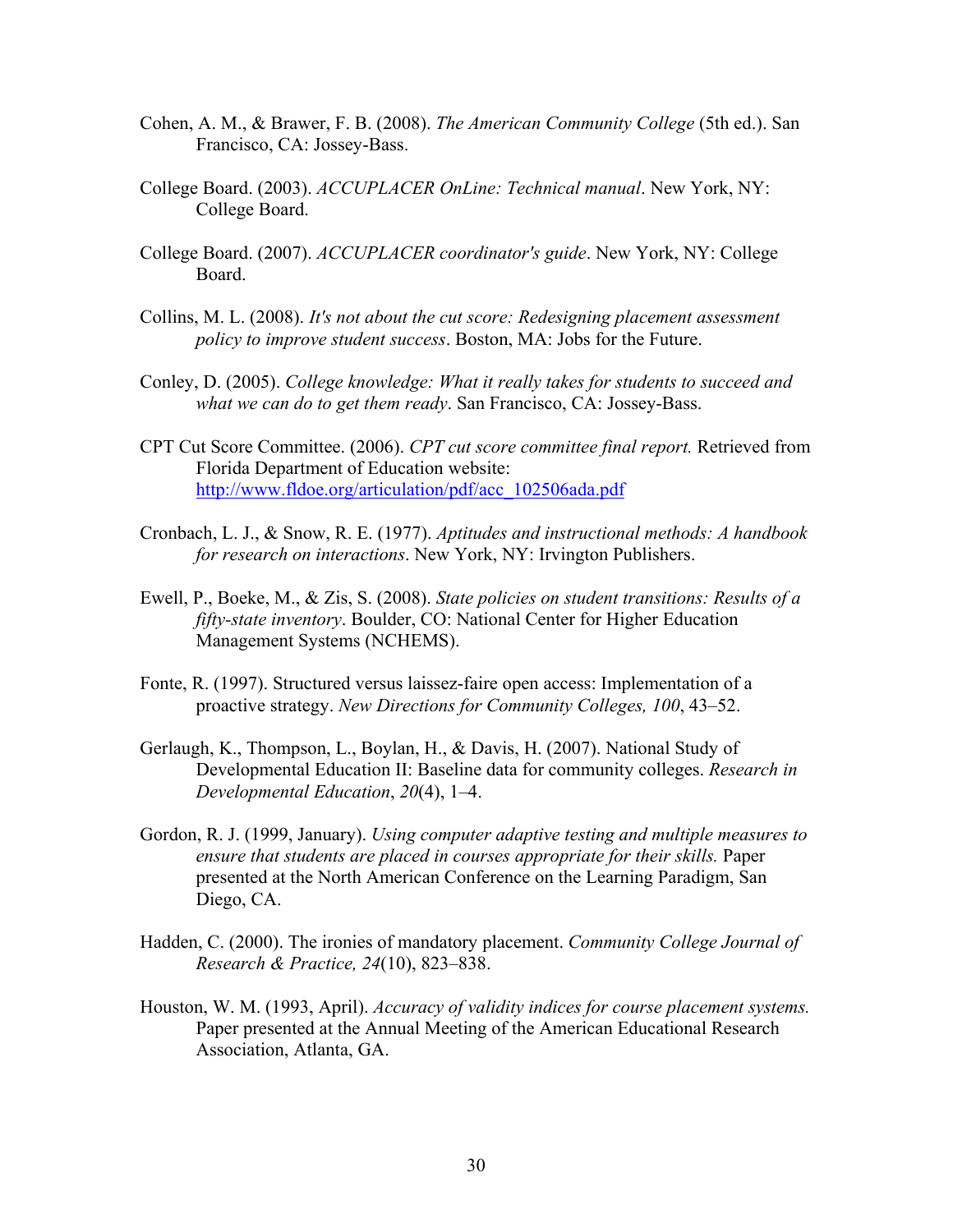- Howell, J. S., Kurlaender, M., & Grodsky, E. (2010). Postsecondary preparation and remediation: Examining the effect of the Early Assessment Program at California State University. *Journal of Policy Analysis and Management, 29*(4).
- Jenkins, D., & Boswell, K. (2002). *State policies on community college remedial education: Findings from a national survey*. Denver, CO: Education Commission of the States.
- Kane, M. T. (1992). An argument-based approach to validity. *Psychological Bulletin, 112*(3), 527–535.
- Kane, M. T. (2006). Validation. In R. L. Brennan (Ed.), *Educational measurement* (4th ed., pp. 17–64). Westport, CT: ACE/Praeger Publishers.
- Keigher, A. (2009). *Characteristics of public, private, and Bureau of Indian Education elementary and secondary schools in the United States: Results from the 2007-08 schools and staffing survey* (No. NCES 2009-321). Washington, DC: National Center for Education Statistics, Institute of Education Sciences, U.S. Department of Education.
- Kingan, M. E., & Alfred, R. L. (1993). Entry assessment in community colleges: Tracking or facilitating? *Community College Review, 21*(3), 3–16.
- Klein, S. P., & Edelen, M. O. (2000). *CUNY's testing program, characteristics, results and implications for policy and research*. Santa Monica, CA: RAND.
- Levine-Brown, P., Bonham, B. S., Saxon, D. P., & Boylan, H. R. (2008). Affective assessment for developmental students, part 2. *Research in Developmental Education, 22*(2).
- Martorell, P., & McFarlin, I. J. (2009). *Help or hindrance? The effects of college remediation on academic and labor market outcomes.* Unpublished manuscript, RAND and University of Michigan.
- Marwick, J. D. (2004). Charting a path to success: The association between institutional placement policies and the academic success of Latino students. *Community College Journal of Research & Practice, 28*(3), 263–280.
- Mattern, K. D., & Packman, S. (2009). *Predictive validity of ACCUPLACER scores for course placement: A meta-analysis* (Research Report No. 2009-2). New York, NY: College Board.
- Morgan, D. L., & Michaelides, M. P. (2005). *Setting cut scores for college placement* (Research Report No. 2005-9). New York, NY: College Board.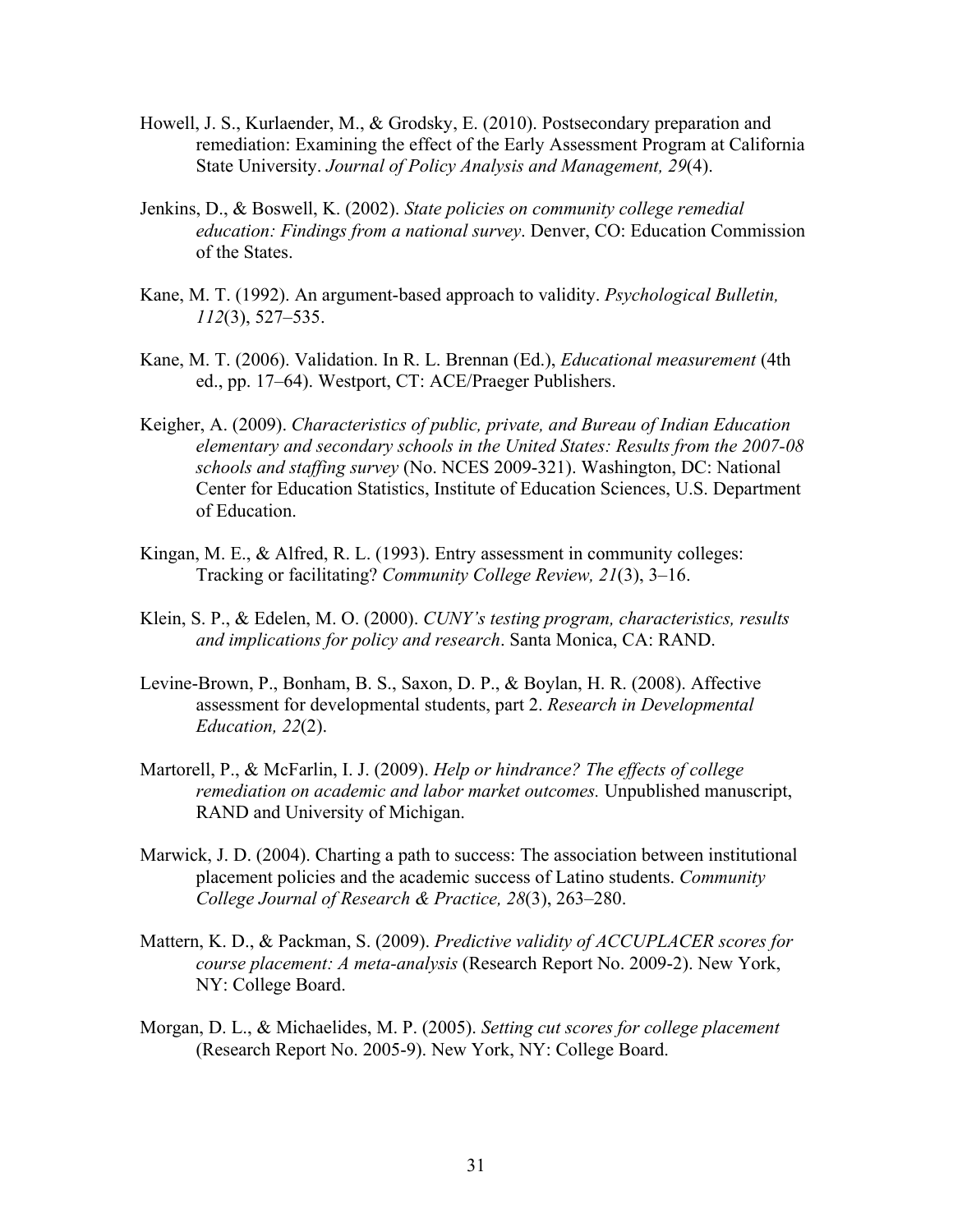- Noble, J. P., Schiel, J. L., & Sawyer, R. L. (2004). Assessment and college course placement: Matching students with appropriate instruction. In J. E. Wall & G. R. Walz (Eds.), *Measuring up: Assessment issues for teachers, counselors, and administrators* (pp. 297–311). Greensboro, NC: ERIC Counseling & Student Services Clearinghouse and the National Board of Certified Counselors.
- Nodine, T., Bracco, K. R., & Venezia, A. (Forthcoming). *One shot deal: Students' perceptions of assessment and course placement at the California community colleges*. San Francisco, CA: WestEd.
- Parsad, B., Lewis, L., & Greene, B. (2003). Remedial education at degree-granting postsecondary institutions in fall 2000 (NCES 2004-101). Washington, DC: U.S. Department of Education, National Center for Education Statistics.
- Pearson Education, Inc. (2008). *Texas Higher Education Assessment (THEA) faculty manual: A guide to THEA test results* (No. TA-FM-FACMAN-04). Amherst, MA: Author.
- Perin, D. (2006). Can community colleges protect both access and standards? The problem of remediation. *Teachers College Record, 108*(3), 339–373.
- Phipps, R. (1998). *College remediation: What it is, what it costs, what's at stake*. Washington, DC: Institute for Higher Education Policy.
- Primary Research Group, Inc. (2008). *Survey of assessment practices in higher education.* New York, NY: Author.
- Prince, H. (2005). *Standardization vs. flexibility: State policy options on placement testing for developmental education in community colleges* (Policy Brief). Boston, MA: Jobs for the Future.
- Roueche, J. E., & Roueche, S. D. (1999). *High stakes, high performance: Making remedial education work*. Washington, DC: Community College Press.
- Rounds, J. C., & Andersen, D. (1985). Placement in remedial college classes: Required vs. recommended. *Community College Review, 13*(1), 20–27.
- Safran, S., & Visher, M. G. (2010). *Case studies of three community colleges: The policy and practice of assessing and placing students in developmental education courses* (Working Paper). New York, NY: National Center for Postsecondary Research and MDRC.
- Sawyer, R. (1996). Decision theory models for validating course placement tests. *Journal of Educational Measurement, 33*(3), 271–290.